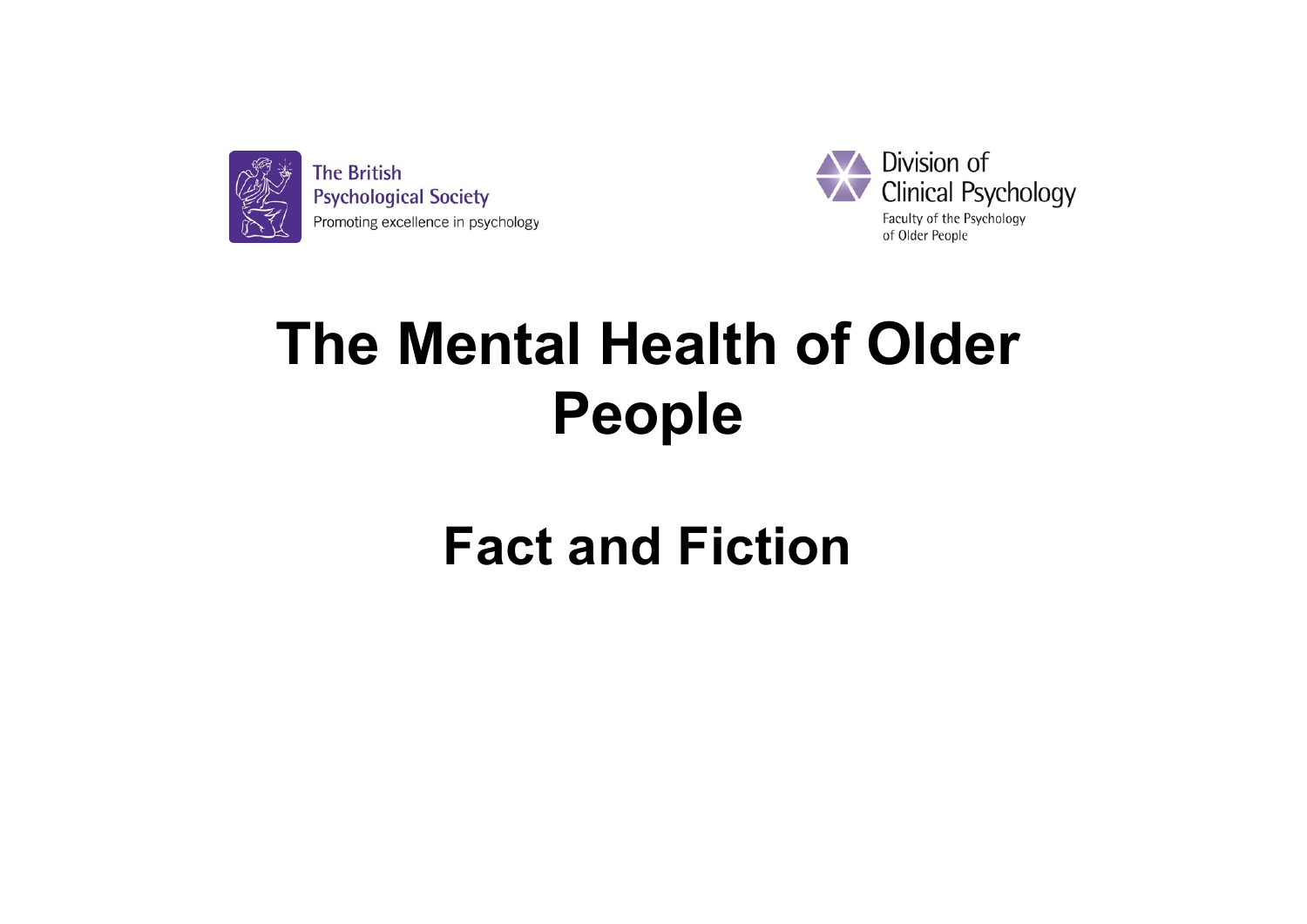# **Why is the mental health of older people important?**

- For older people, carers and families
- For our communities
- For our health and social care economy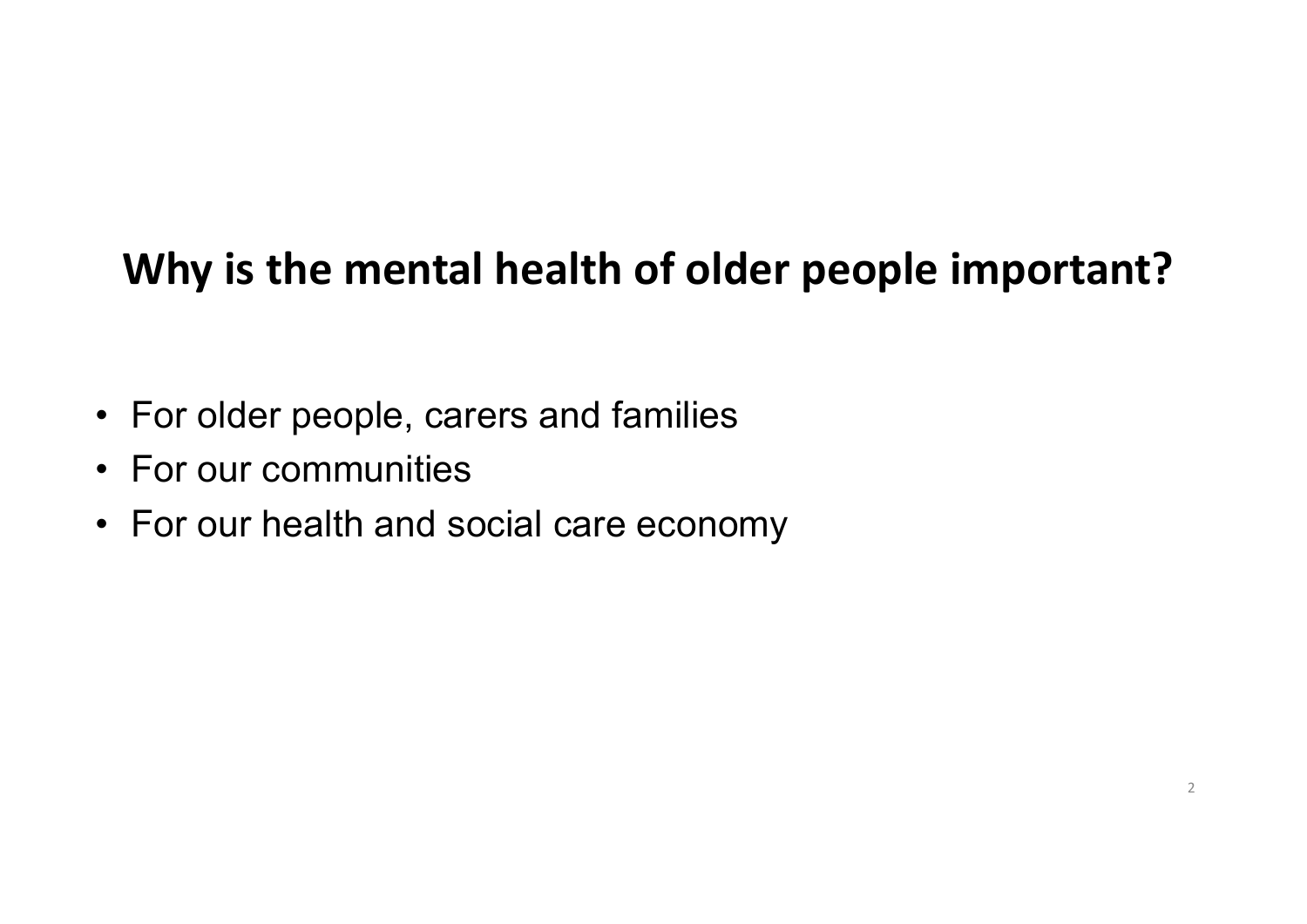



# **Older peoples' mental health is NOT just dementia.**

**It is vital that all services are responsive to the needs of older people with mental health needs.** 

## **This includes**

**public health and prevention recognition of mental health needs in general health services low-level needs** intensive support for high-level and complex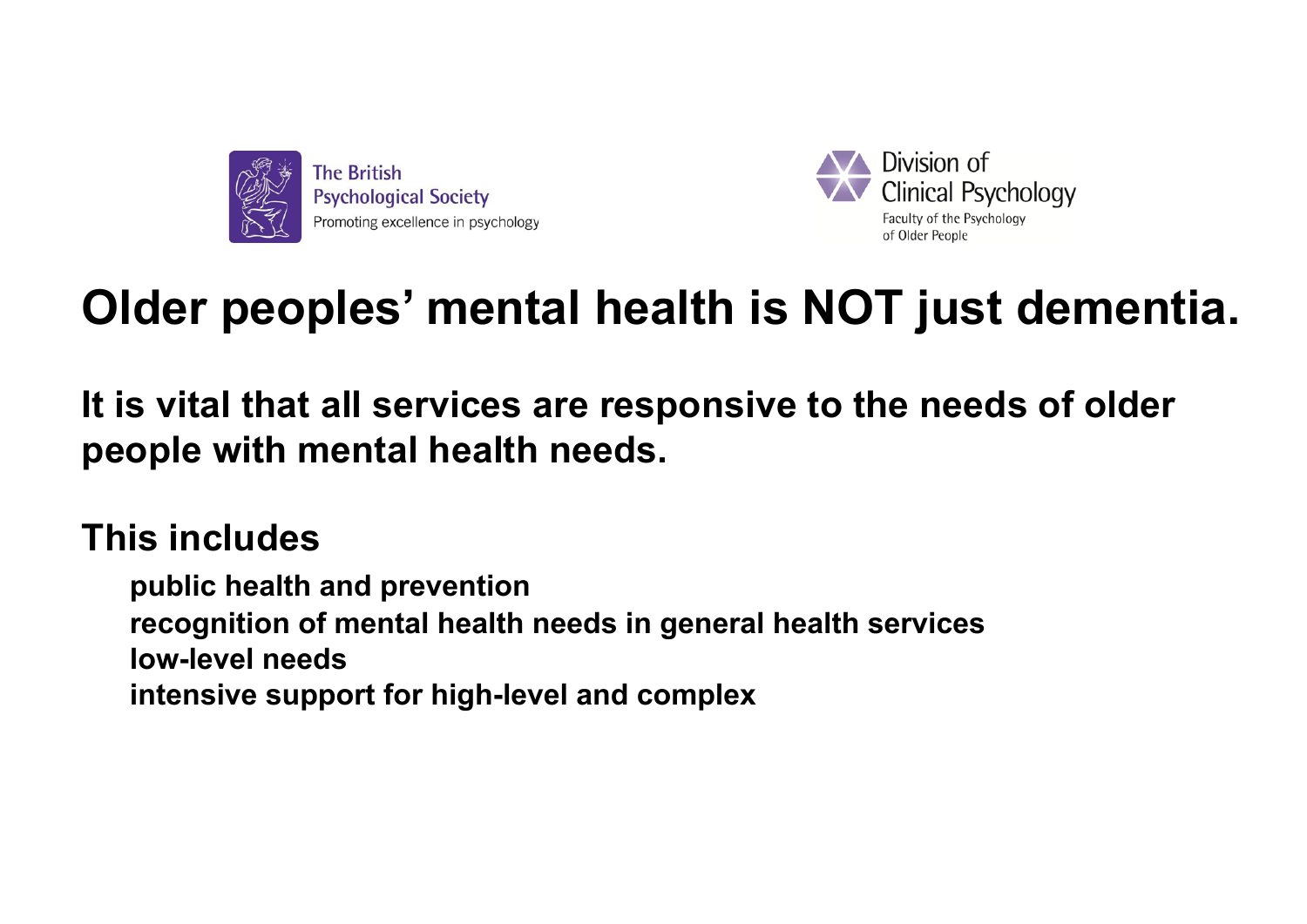



**Commissioners and providers must ensure that people over 65 have equitable access to the full range of age-appropriate and non-discriminatory mental health services required to meet their needs.** 

> **(Equality Act 2010, Joint Commissioning Panel for Mental Health 2013)**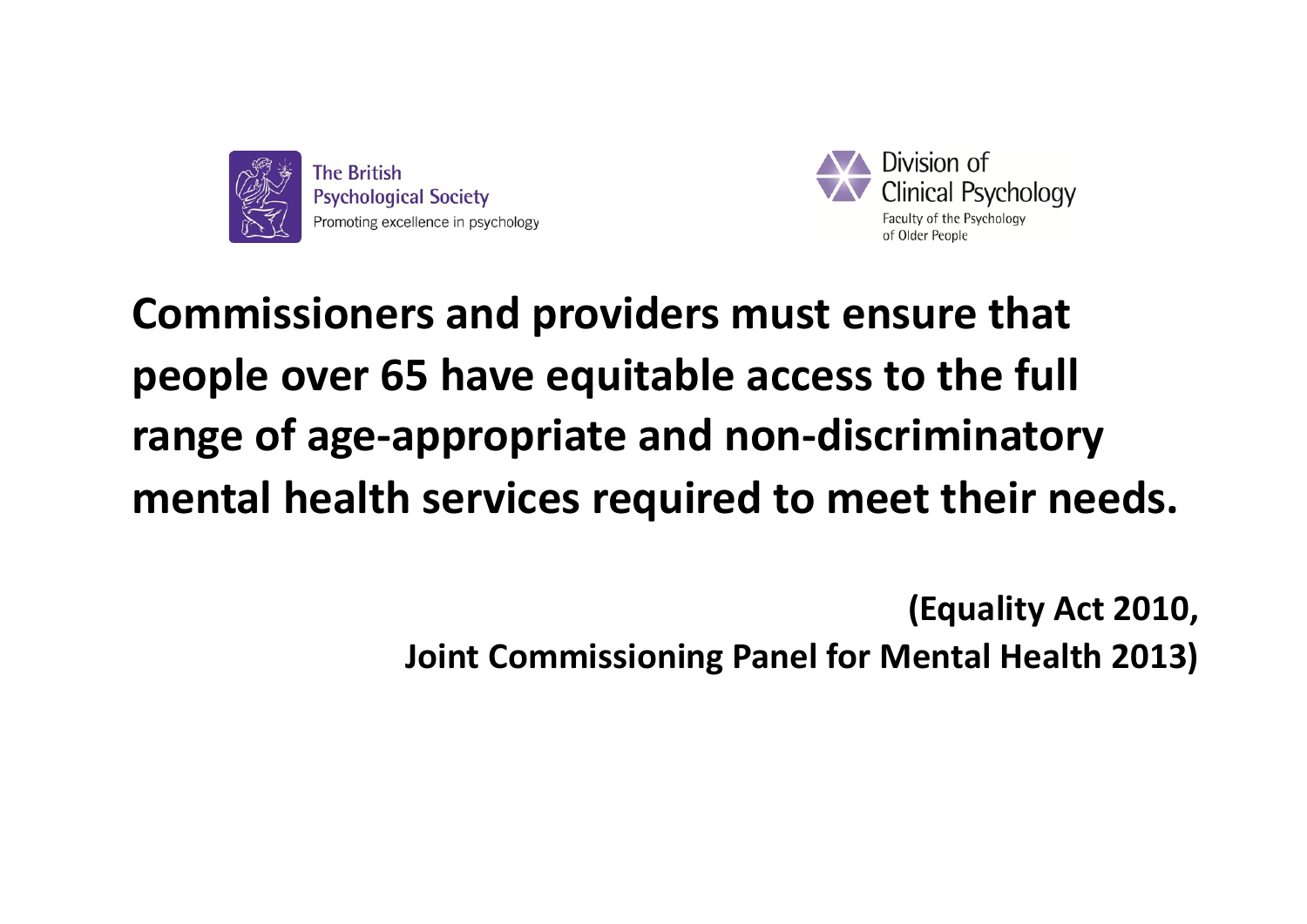



**Older people suffer serious discrimination in mental health services. Adults over 65 do not have the same access to specialist mental health services as those under 65. Old age services have been excluded from investment and have seen reduced resources.**

> **(***Royal College of Psychiatrists, Faculty of Old Age Psychiatry)*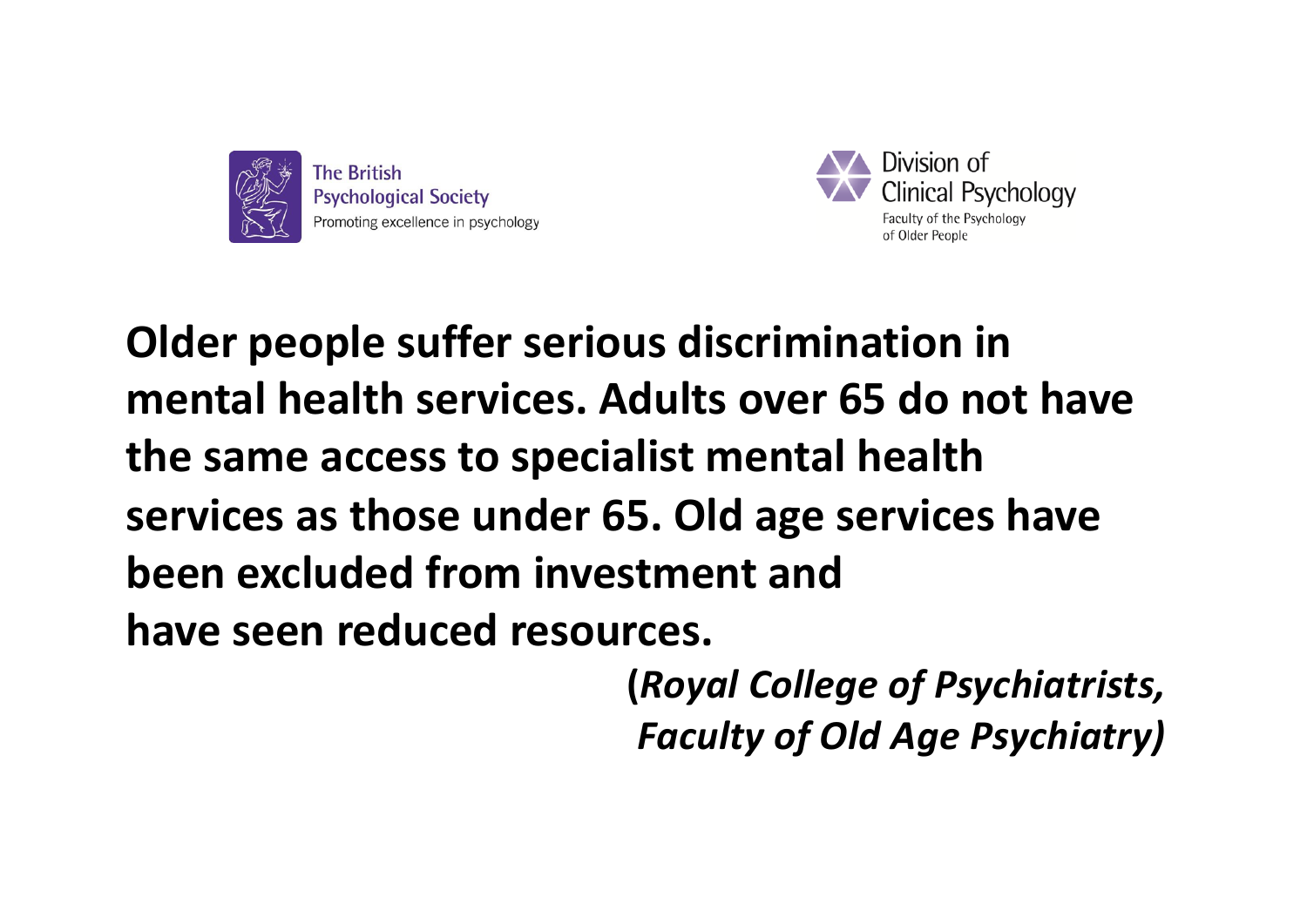



# **Older People living in the UK**

- The population in the UK is getting older with 18% aged 65 and over and 2.4% aged 85 and over.
- There are now 11.8 million people aged 65 or over in the UK.
- 1.6 million people are aged 85 or over.
- There are over half a million people aged 90 and over in the UK. 70% of these are women.
- There are 14,570 centenarians in the UK, a 65% increase over the last decade. Of these, an estimated 800 are aged 105 and over, double that of 2005. (ONS 2016)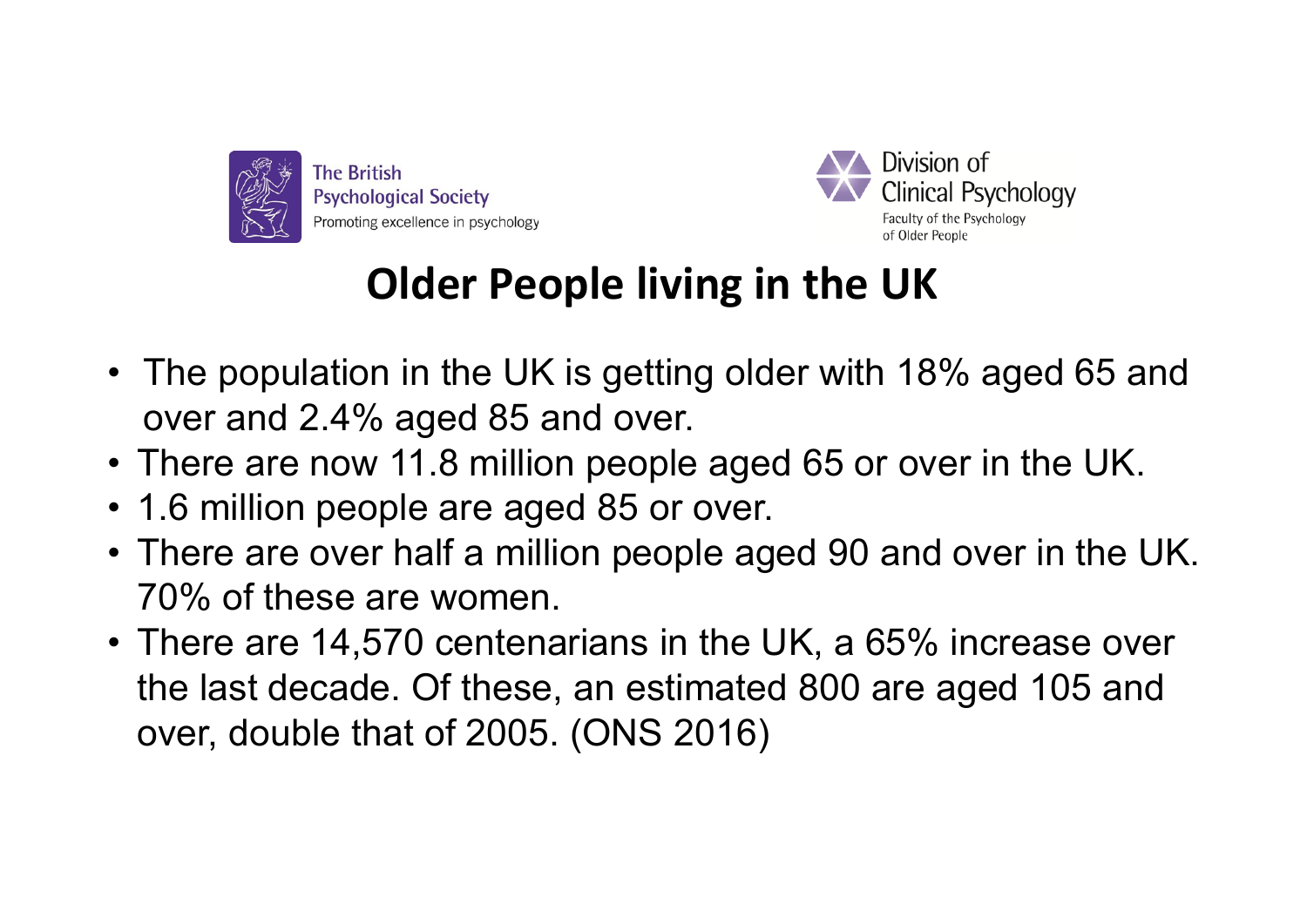



## **Fact or Fiction?**

- 1. Depression is a natural part of getting older "it's just your age"
- 2. Older people do not have as many risks as younger people they don't harm themselves, do they?
- 3. Older people do not have personality disorder.
- 4. Older people don't experience psychosis
- 5. Older people do not misuse substances
- 6. Older people can have the same service as younger people then everyone gets the same
- 7. Therapies aren't effective with older people "You can't teach an old dog new tricks"
- 8. Older people don't contribute to the economy it's not like older people need to get back to work is it?
- 9. Older people are well off now poverty is a thing of the past.
- 10.All older people are lonely aren't they?
- 11.Older people are frail so can't exercise or do much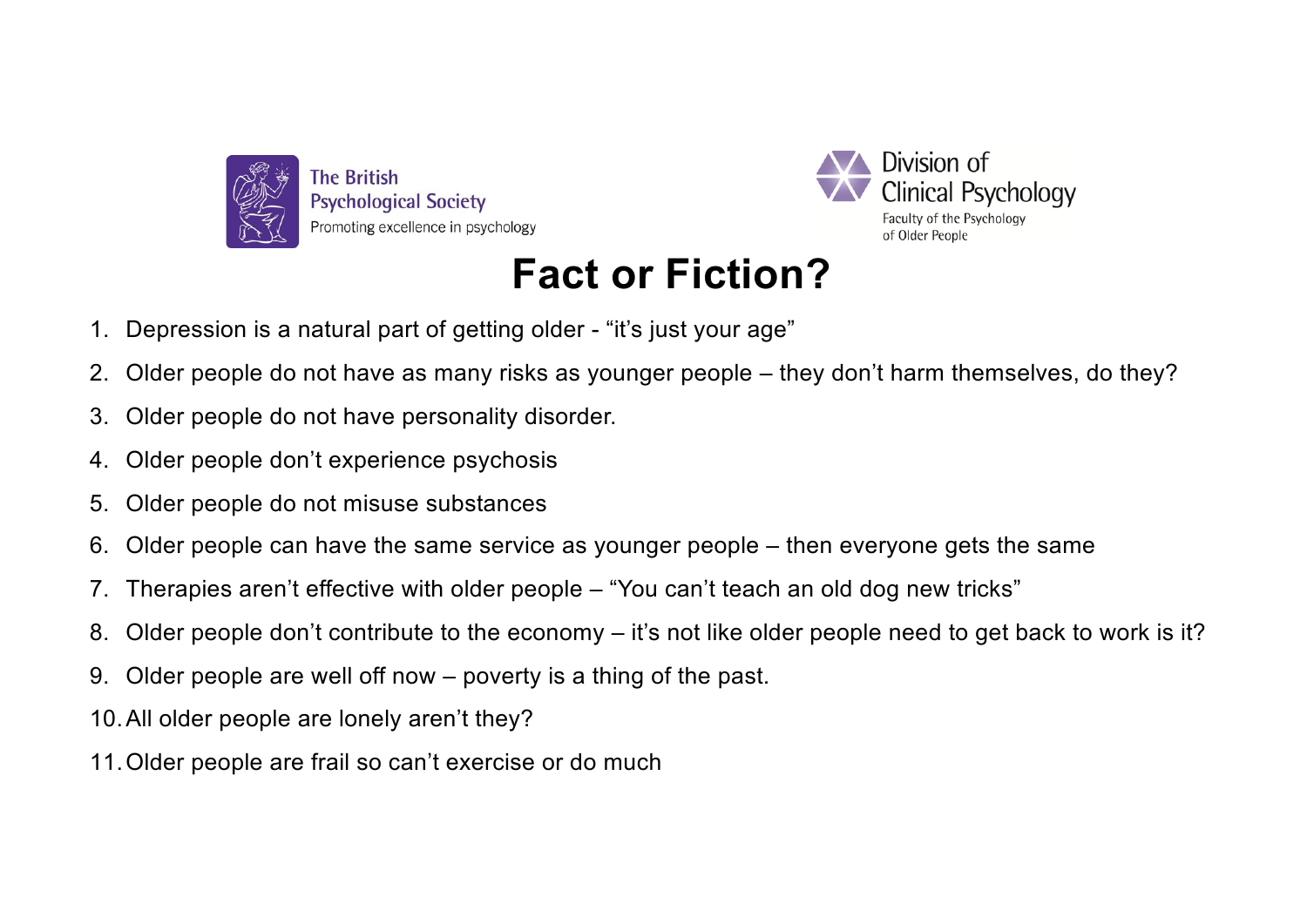



## **Depression is a natural part of getting older - "it's just your age"**

Mental health problems are as common in older people as they are in younger adults and are associated with considerable individual suffering. *Depression is both the most common and most treatable mental illness in old age,* affecting 20% of older people in the community. This figure doubles in the presence of physical illness and trebles in hospitals and care homes

(Mueller et al., 2017).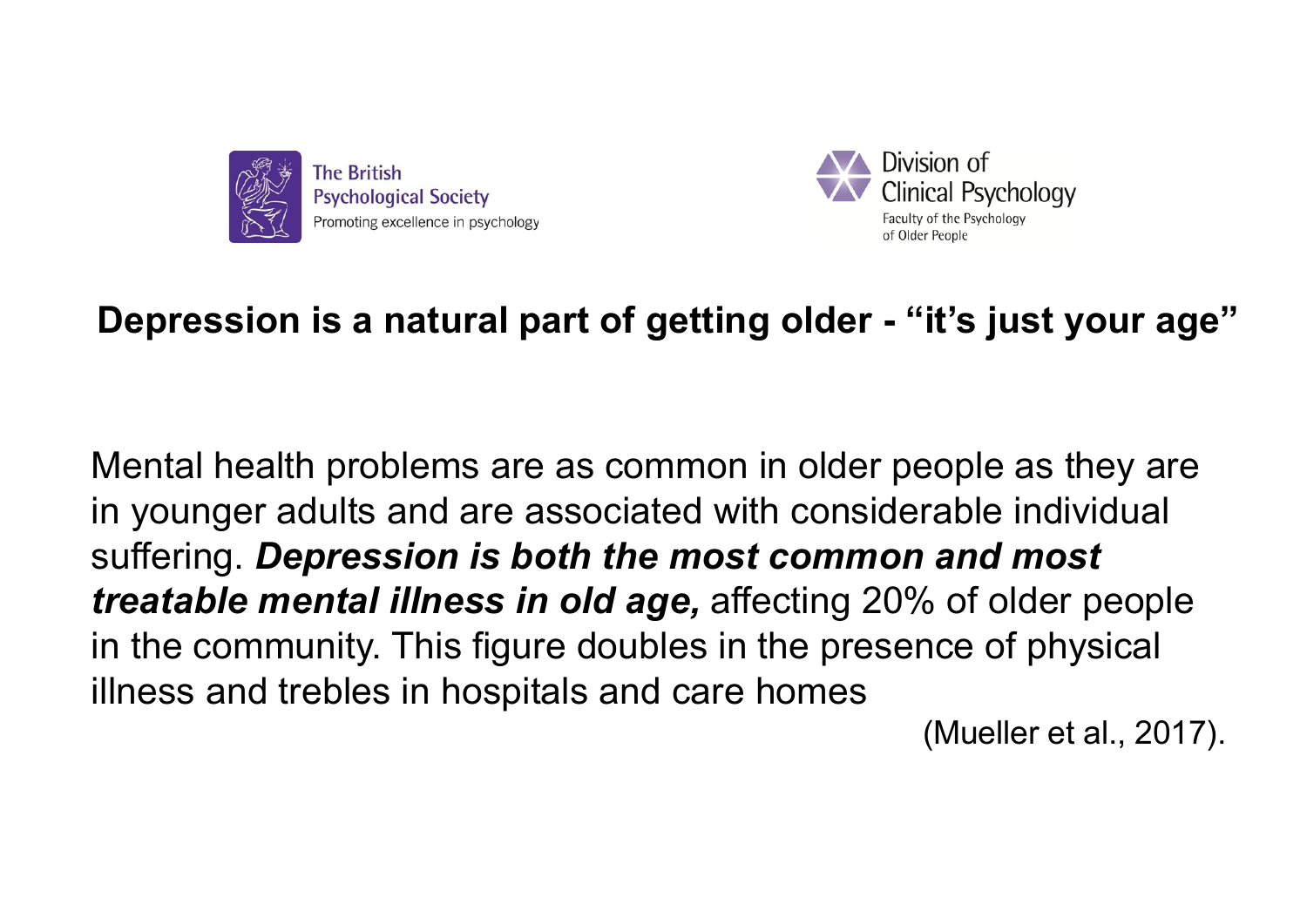



### **Older people are not as risky as younger people, they don't harm themselves – do they?**

- Older people who self-harm are at **67 times greater risk of suicide** than the general older population and **three times greater than the relative risk of suicide among younger people who self-harm** (The University of Manchester, 2012)
- Sudden unexplained deaths on psychiatry in-patient wards are highest among people aged 65-74 (no data for greater ages) being 8 times higher than people under 45 years of age (*National Confidential Inquiry into Suicide and Homicide in People with Mental Illness (2009) Annual Report England and Wales. University of Manchester.)*
- There is an elevated risk of suicide in older people who self-harm yet older people do not get access to specialist care;
	- only 12% of over 65s who self-harm are referred to mental health services within 12 months of their initial self-harm episode.
	- Referrals are a third less likely for older people in the most deprived areas even though the incidence of self-harm is higher in these areas.
	- One in seven older people self-harmed again within a year of the initial episode (Morgan et al., 2018)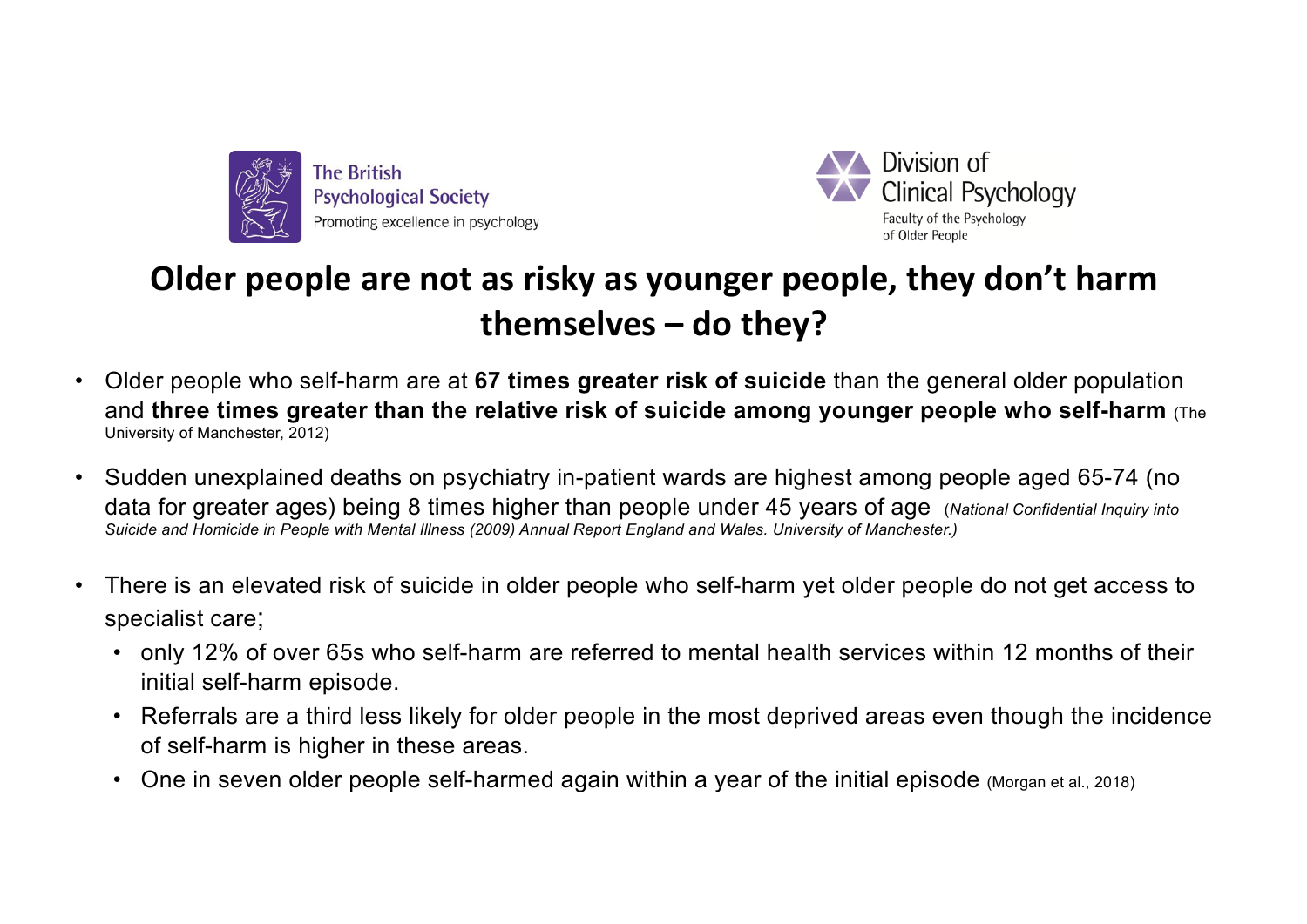



#### **Older people do not have "personality disorder".**

- The term "personality disorder" remains contentious.
- There is an incorrect belief that older people do not experience "personality disorder" leading to denial of support and services.
- The prevalence of "personality disorder" in the general older population is documented to be at around 10% (Beatson et al., 2016; Cruitt & Oltmanns, 2018; Zweig, 2008).
- For older people in outpatient mental health settings prevalence figures between 5 and 33% have been reported. (Van Alphen et al., 2012)
- Older people with a "personality disorder" make up 44% of completed suicides (Mattar and Khan, 2017)
- This group are more likely to have complex and chronic difficulties (van Alphen, 2012; Zweig, 2008). Increased somatization and seeking care from others can lead to difficulties in the provision of care and longer admissions (Beatson et al. 2016).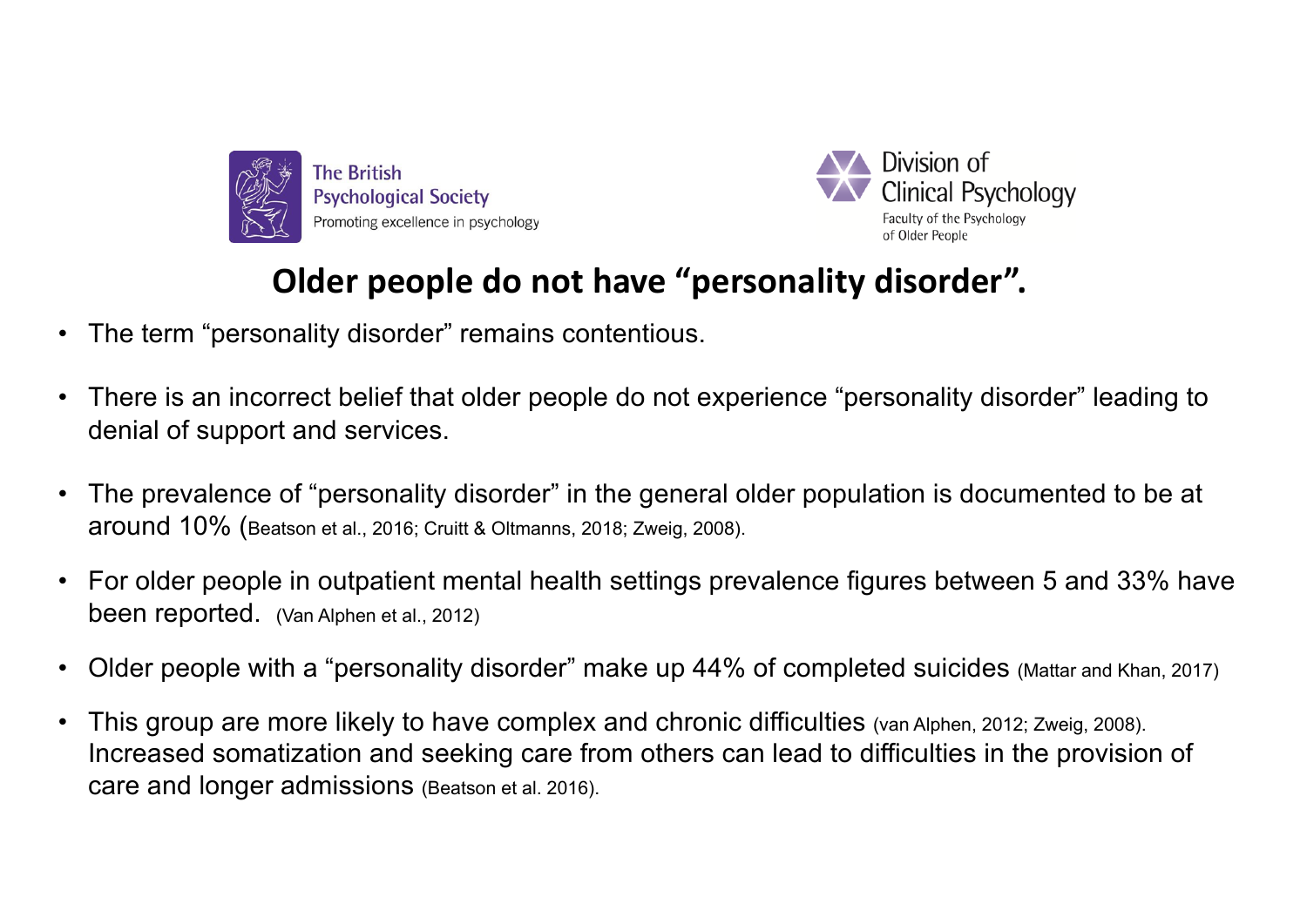



#### **Older people don't experience psychosis**

- Psychosis is **much more common in older people** than younger adults with 20% of people over age 65 developing psychotic symptoms by age 85 and most are **not** a precursor to dementia (Ostling, Palsson, & Skoog, 2007).
- The prevalence of psychotic symptom among the elderly ranges **between 2.6% and 10%** (Ostling, Palsson, & Skog, 2007; Ostling et al., 2013)
- The healthcare costs of late-life schizophrenia are estimated to be as high as the amount spent on teenagers and young people with schizophrenia (Nebhinani, Pareek, Grover, 2014).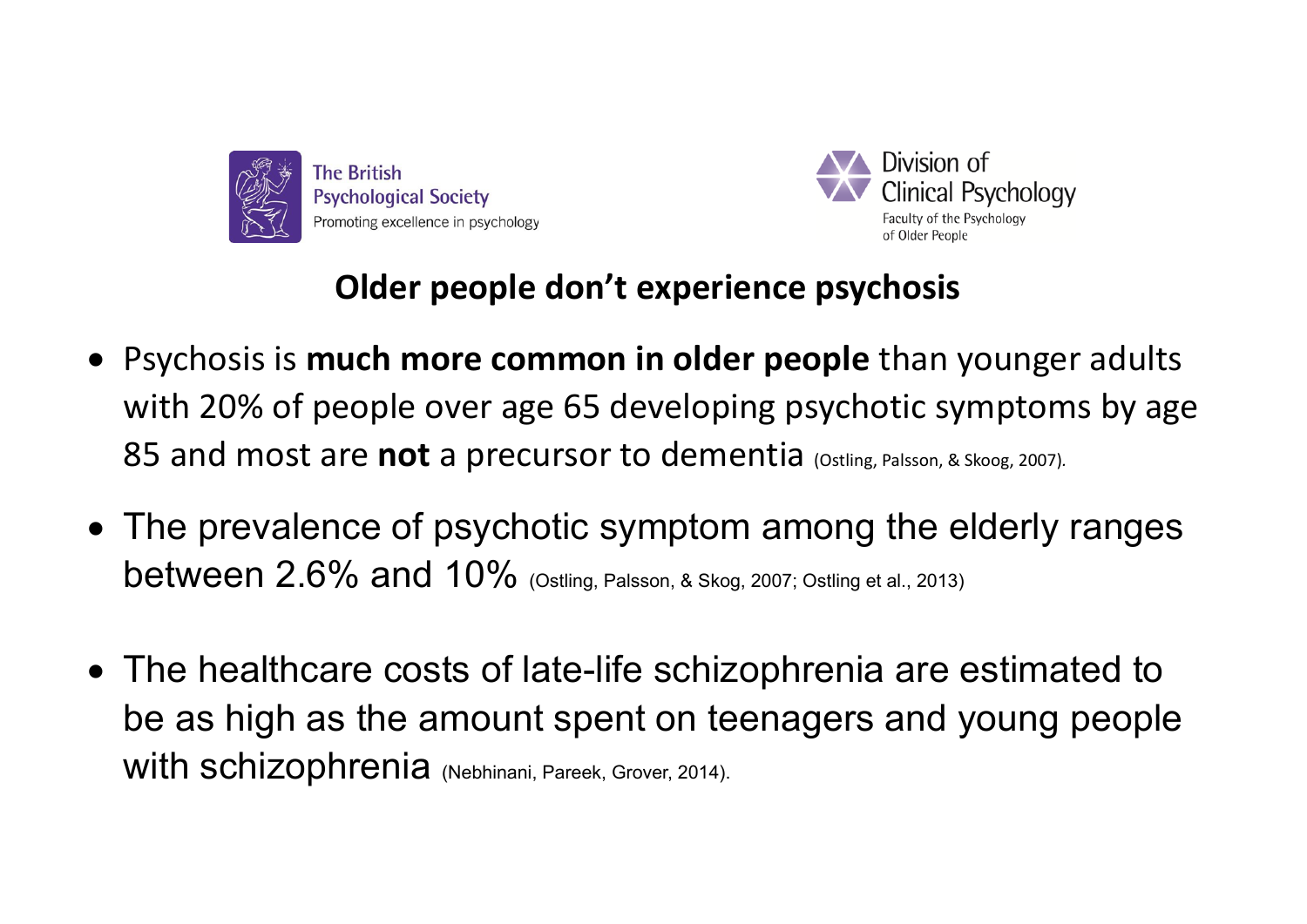



#### **Older people do not misuse substances**

- The number of older drug users in Europe is predicted to double between 2001 and 2020. (European Monitoring Centre for Drugs and Drug Addiction, 2010)
- The "baby boomer" population born between 1946–1964 (now aged between 53 and 71 years old) is at the highest risk of substance misuse which is rising within the older population. (The Royal College of Psychiatrists, 2018).
- Older people with mental disorders such as depression, anxiety, and personality disorder have higher rates of substance misuse than those without mental disorders. Deaths related to poisoning from substances in older people have more than doubled over the past decade. (The Royal College of Psychiatrists, 2018).
- Older people who misuse substances may not present with the same symptoms as their younger counterparts and, therefore, may be more difficult to identify. (Kuerbis, Sacco, Blazer, & Moore, 2014).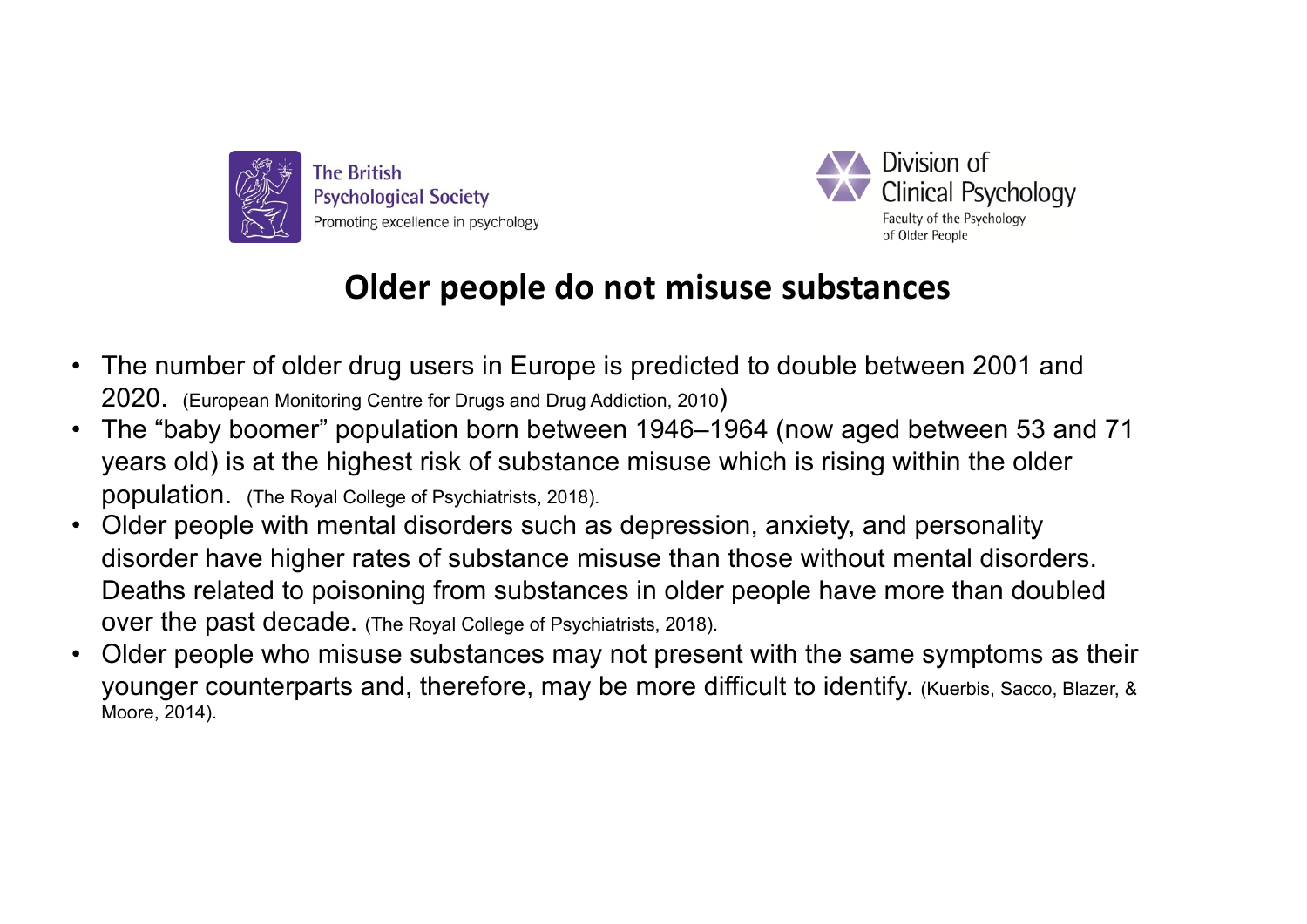



## **Older people can have the same service as everyone else – then everyone gets the same**

- To avoid **direct** and **indirect** forms of discrimination via the 'one size fits all approach', care services must be age appropriate (Royal College of Psychiatrists, 2011).
- As people age they are increasingly likely to have multiple diagnoses **which require expertise** to manage them alongside the mental illness (Hilton, 2012).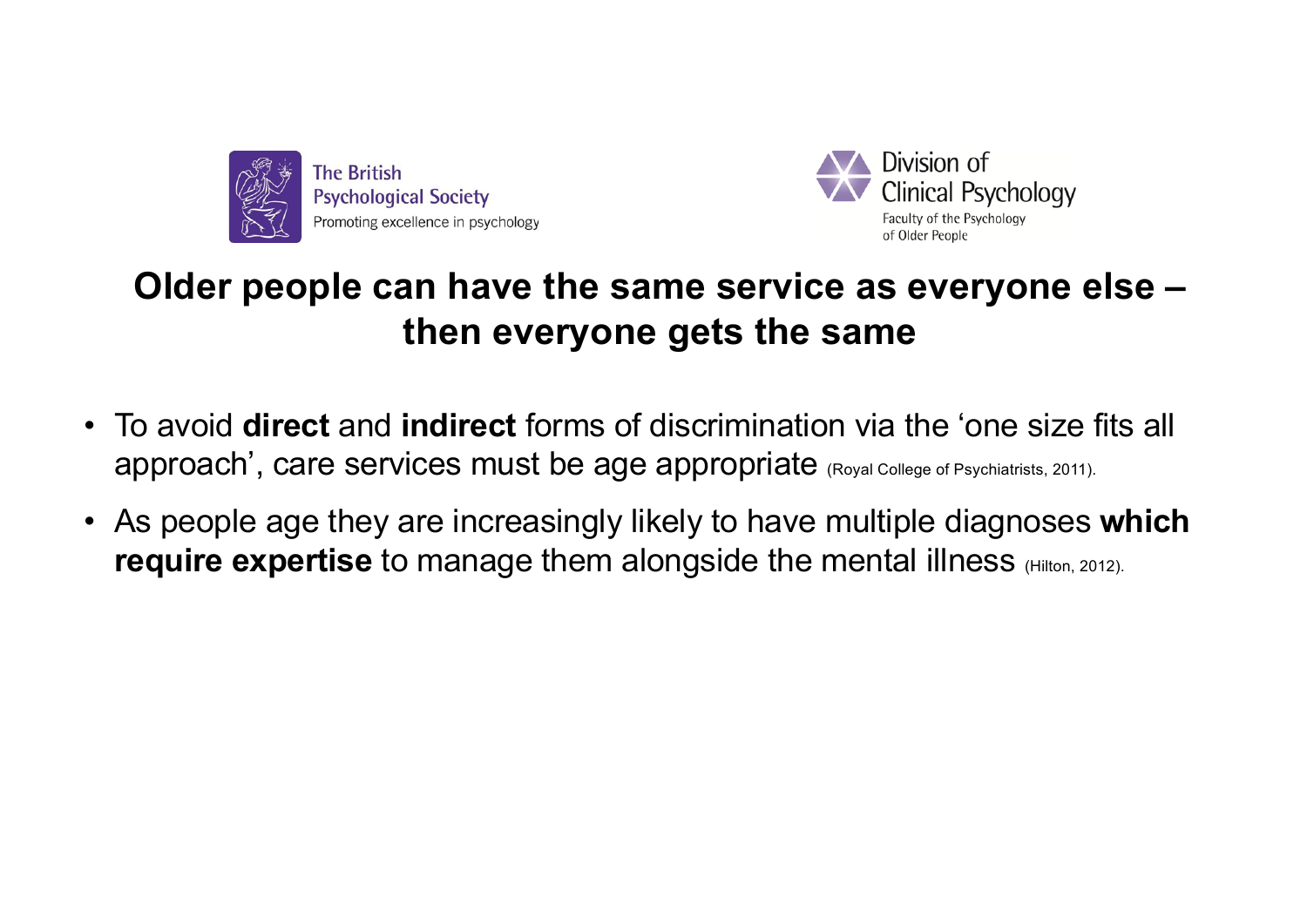



### **Therapies aren't effective – "You can't teach an old dog new tricks"**

- Psychological treatment is as effective for older patients as for younger adults (Karlin et al. 2015; Rodda, Walker and Carter, 2011; Pinquart, Duberstein and Lyness, 2007).
- Evidence shows that a range of treatments, including but not limited to CBT, are effective treatments for older people with depression (Gould, Coulson and Howard, 2012; Laidlaw et al., 2008; Scogin et al., 2006).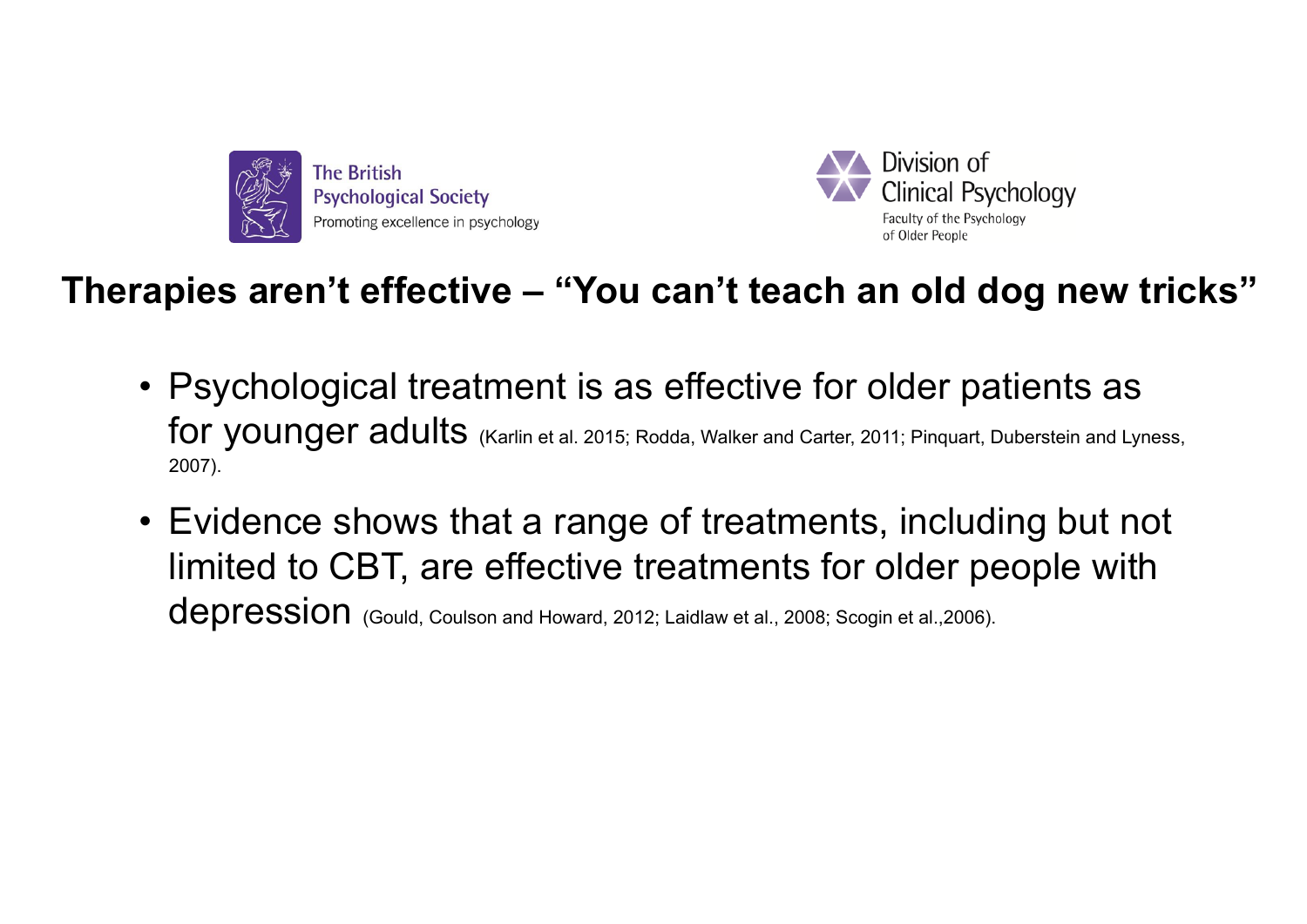



## **Older people don't contribute to the economy – it's not like older people need to get back to work is it?**

- **£245 bn per year in lost consumers**
- **£230bn in lost workers**
- **£5bn from lost volunteers**
- **£4bn from lost grandparents**
- By 2021, NOT meeting the mental health needs of older people could be costing the UK economy (Lishman, 2007)
- The consequences of depression in older people are vast, including **reduced quality of life** and **increased medical morbidity** and **mortality** as well as an increased **caregiver burden.** There is also an increased expenditure of resources to compensate for the individual's functional decline and consequential needs (Goncalves et al., 2009).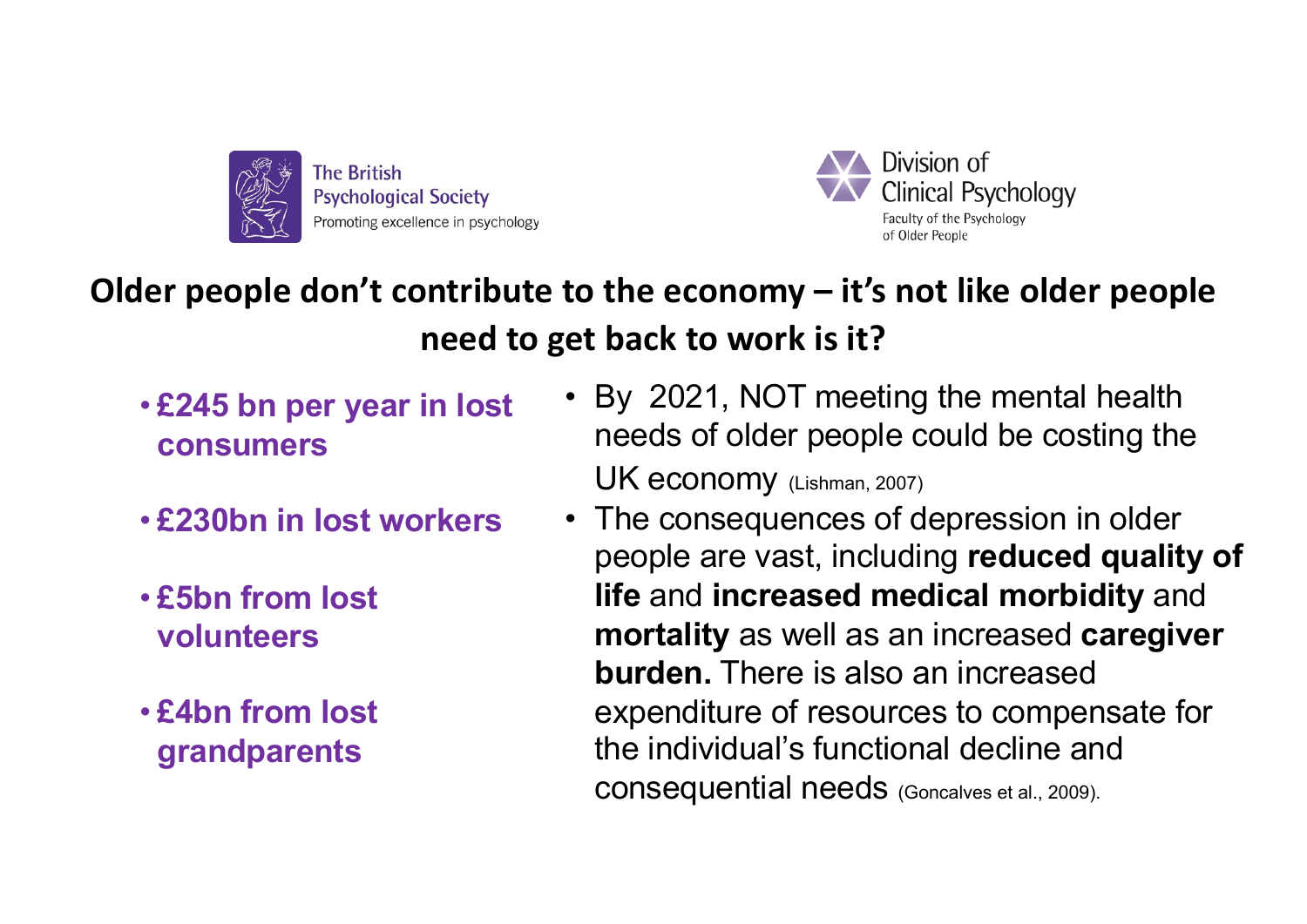

Division of Clinical Psychology Faculty of the Psychology of Older People

## **Older people are well off now- poverty is a thing of the past**

• Using the most commonly used definition **1.9 million pensioners** (16%) are living in relative poverty. (Age UK, 2018a)

**Percentage living in Poverty (Age UK 2018)**

- $65-69 = 13%$
- $\cdot$  80-84 = 19%
- White pensioners  $= 14\%$
- Asian or Asian British  $= 29\%$
- Black or Black British =  $33\%$

*Incomes for pensioner couples have continued to rise whilst incomes for single male and female pensioners have not risen in real terms, or have fallen slightly*. *(Joseph Rowntree Foundation (2017)*.

*Pensioners who rent their homes are much more likely to be in poverty than owner occupiers*. (Joseph Rowntree Foundation (2017).

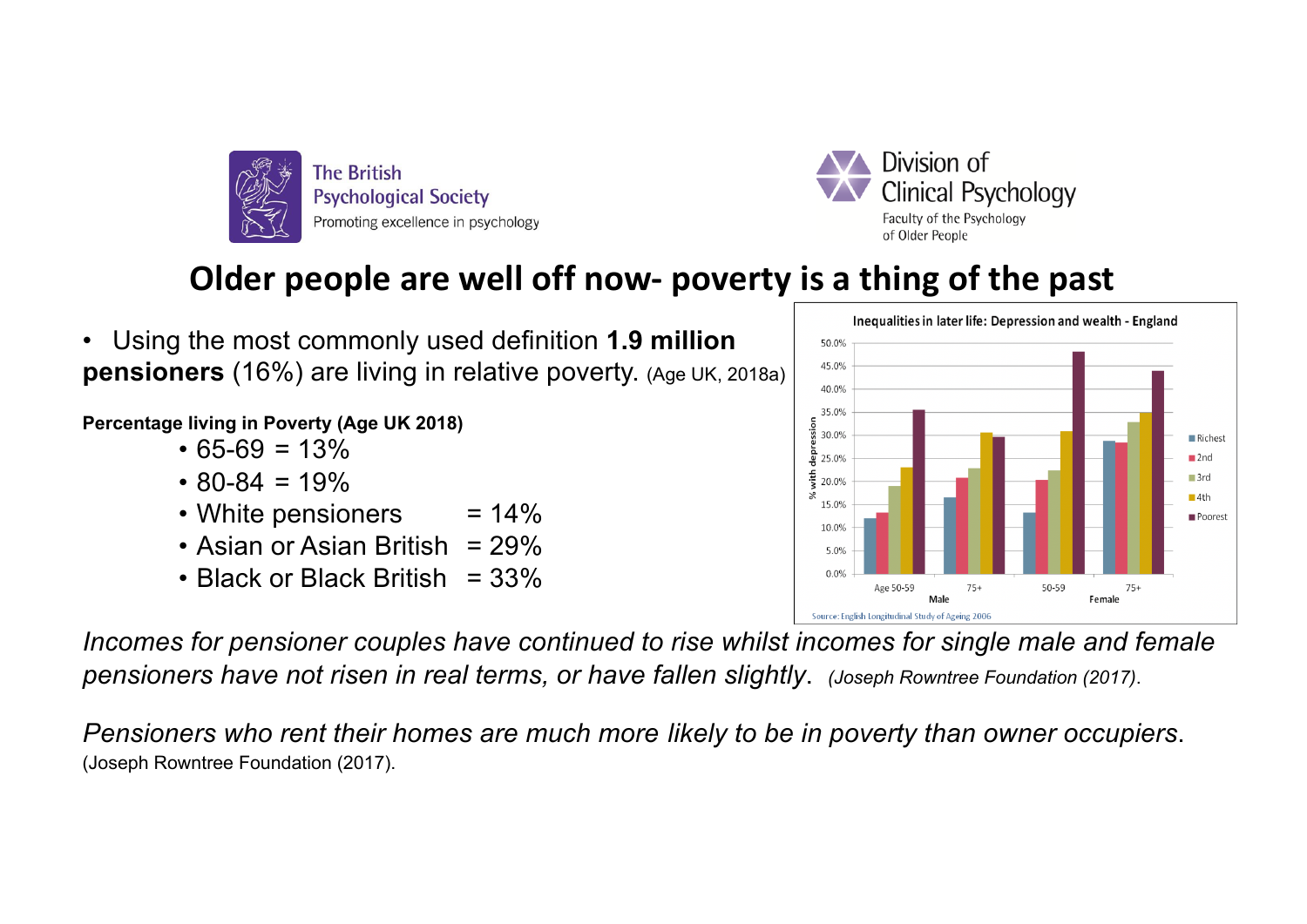



#### **All older people are lonely - aren't they?**

- The proportion of older people who say they are often lonely has remained relatively constant since at least 2006/07. But the size of the older population is growing.
- The chances of being often lonely do not differ because of age loneliness is similarly common at all ages, the risk of loneliness is driven by people's circumstances, which can differ by age (Age UK, 2018b).
- Loneliness increases the likelihood of mortality by 26% and is as bad for you as smoking 15 cigarettes a day. (Holt-Lunstad, 2015; 2010)
- Research shows that people with adequate social relationships have a 50% greater likelihood of survival compared to those with poor or insufficient social relationships. (Buffel et al., 2015)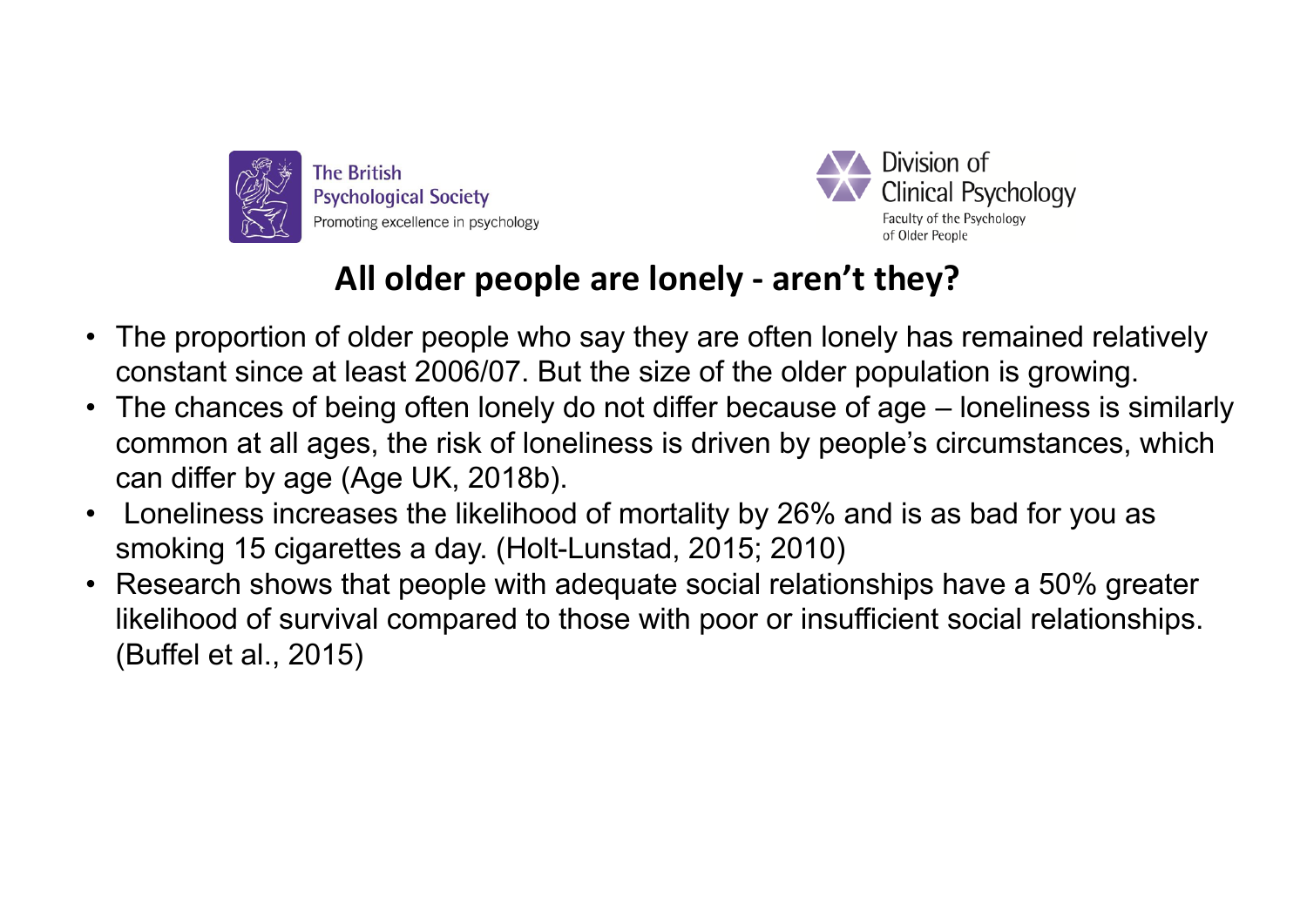



### **Older people are frail so can't exercise or do much**

There is strong evidence demonstrating older people who are physically active have :

- lower rates of all-cause mortality, coronary heart disease, high blood pressure, stroke, type 2 diabetes, colon cancer and breast cancer,
- a higher level of cardiorespiratory and muscular fitness,
- healthier body mass and composition;
- exhibit higher levels of functional health,
- a lower risk of falling,
- better cognitive function;
- reduced risk of moderate and severe functional limitations and role limitations. (WHO, 2011).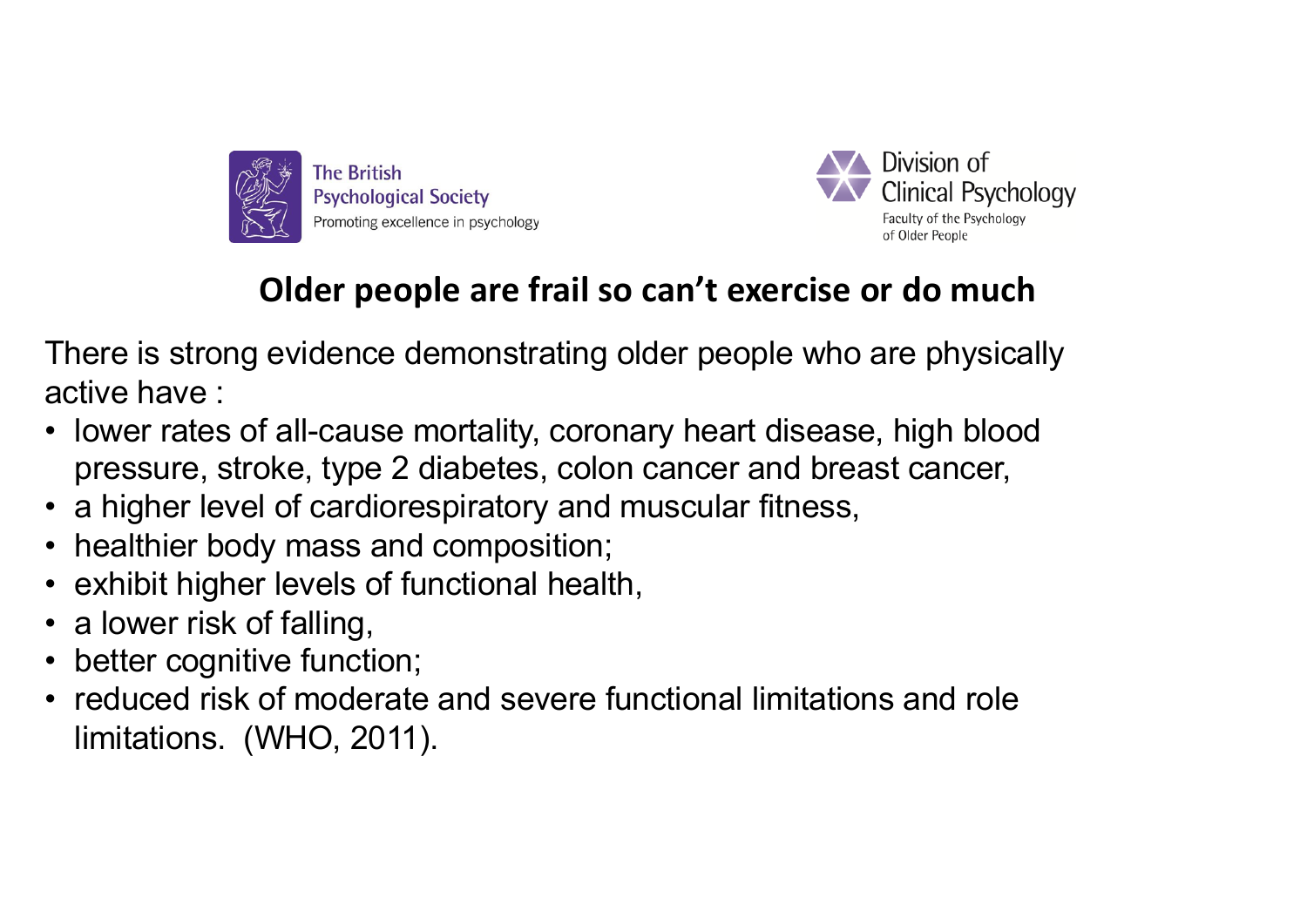



# **Impact of Ageless Services for Older People - evidence**

- Increase in serious incidents and relapse rates / decrease in patient safety
- Decrease in the number of referrals for mental health services and psychological therapies
- Decrease / lack of skill / competence to meet older people's needs e.g. physical co-morbidity, different presentation of risk and personality difficulties
- Decreased patient and carer satisfaction in quality of care
- Decrease in staff morale and satisfaction which is known to impact on quality of care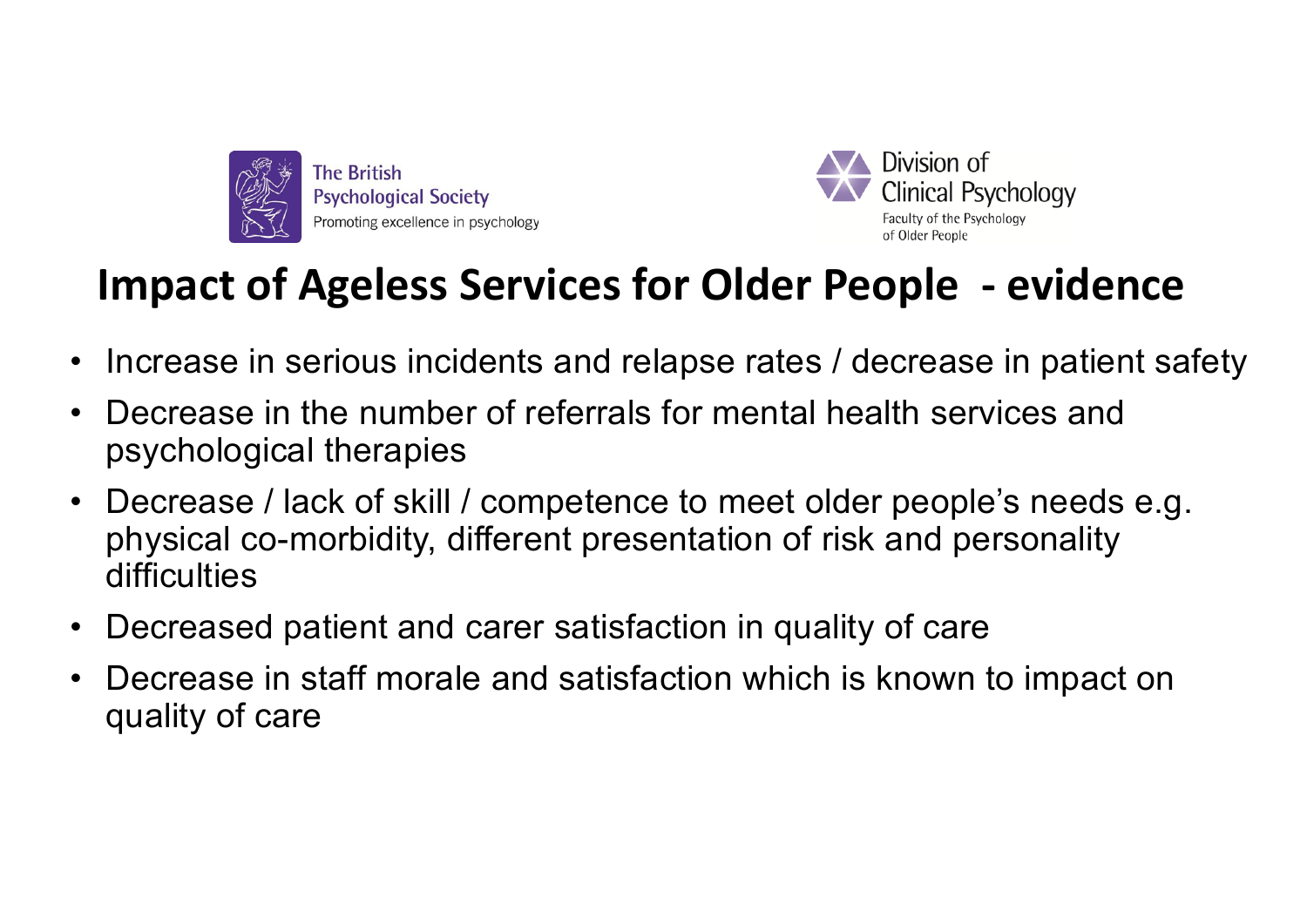



# **Impact of Ageless Services for Older People - reports**

- Suffering in Silence; age inequality in older people's mental health care (RCP, 2018)
- Shifting the Balance of Care; Great Expectations (Nuffield Trust, 2017)
- Hidden in Plain Sight; the unmet needs of older people (Age UK, 2016)
- Five Year Forward View for Mental Health (NHS England, 2016)
- Fit for Frailty (British Geriatrics Society, 2014)
- Guidance for commissioners of older people's mental health services (Joint Commissioning for Mental Health for Older People, 2014)
- Delivering the Equality Duty; Age Matters in Public Services (Age UK, 2011)
- All things being equal, Age Equality in mental health care for older people in England (Mental Health Foundation, 2009)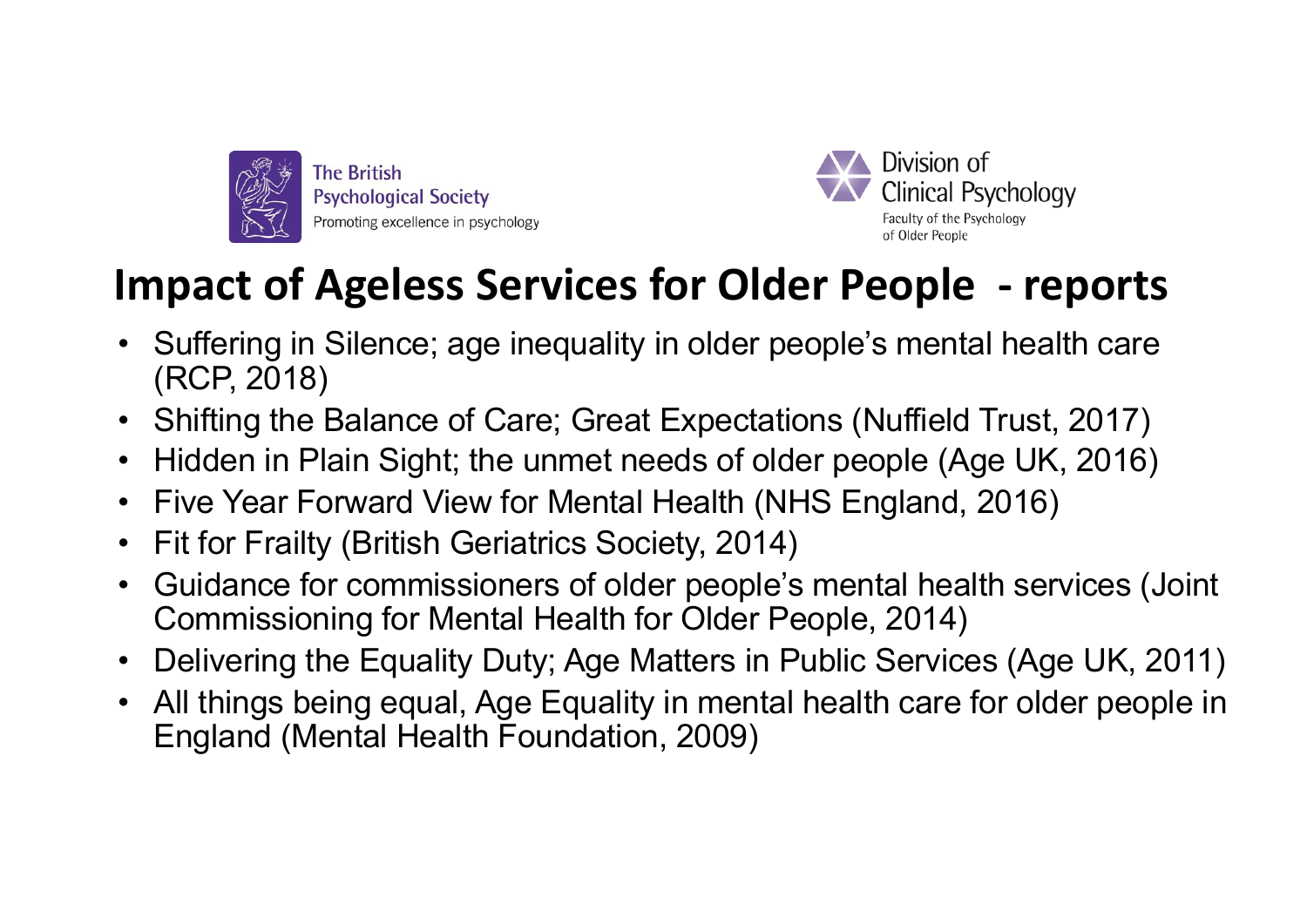



# **Impact of Ageless Services for Older People - research**

- Kilpatrick, A. (2010). All age mental health services, a re-definition of the older adult specialism, *PSIGE newsletter, 111*
- Bergin, L. (2014). To merge or not to merge? Is that still the question? *Faculty of Psychology of Older People, 126*
- Research studies from Royal College of Psychiatry (RCP)
	- Old Age Psychiatry; past, present and future (impact of ageless services) Warner, J., (2015)
	- Old Age Faculty part of the RCP: Result of 2018 Survey of Services based on Information from Faculty Members:

[https://www.rcpsych.ac.uk/docs/default-source/members/faculties/old-age/result-of-2018-survey-of](https://www.rcpsych.ac.uk/docs/default-source/members/faculties/old-age/result-of-2018-survey-of-services-based-on-information-from-faculty-members.pdf?sfvrsn=418a7f1e_4)services-based-on-information-from-faculty-members.pdf?sfvrsn=418a7f1e\_4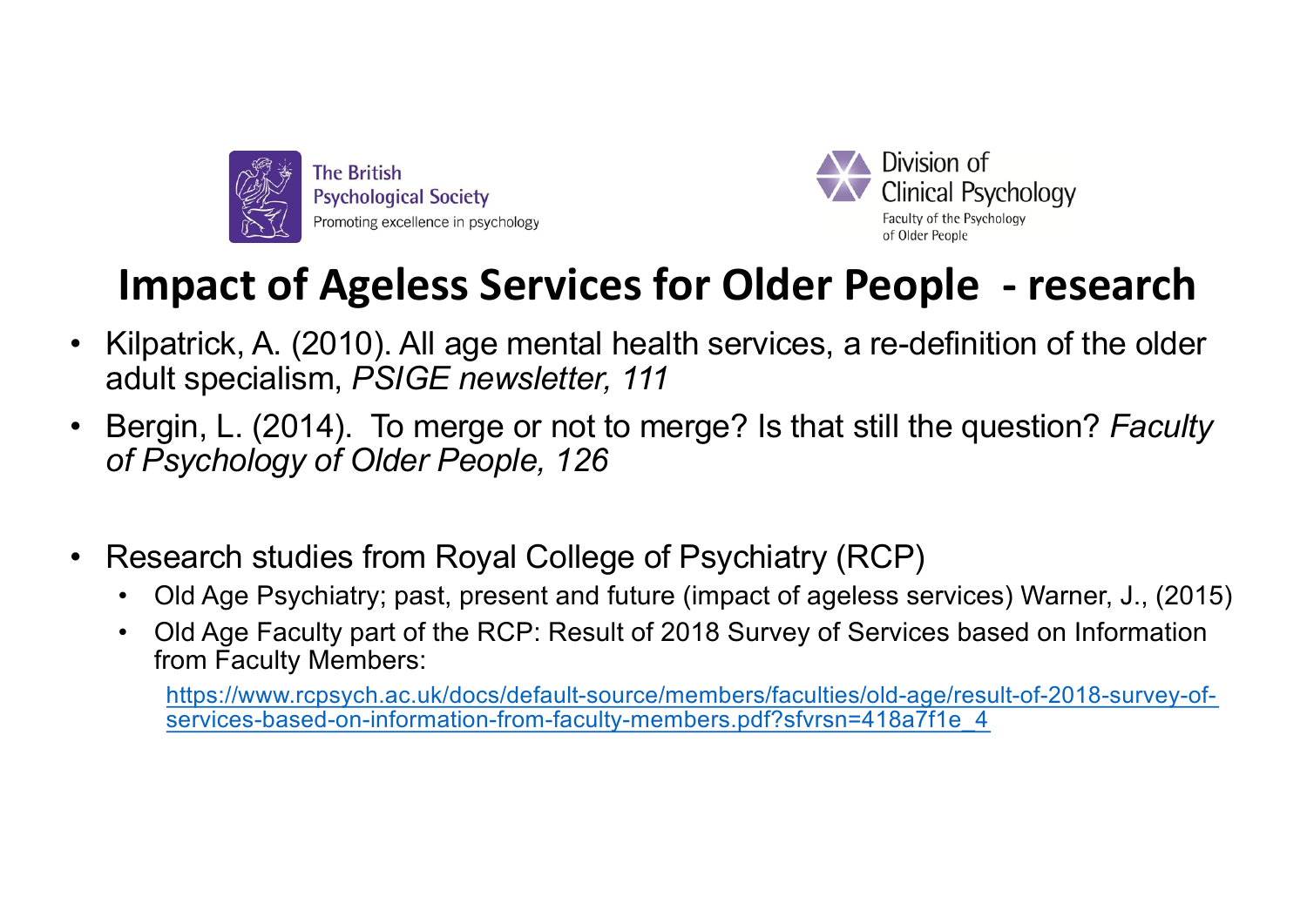



# **Impact of Ageless Services for Older People - research**

Trusts which have identified poorer outcomes for older people when services have merged:

*Following merging, separated back into adult and older adult services*  Leeds and Yorkshire Partnership NHS Foundation Trust Greater Manchester West Mental Health NHS Foundation Trust Cornwall Partnership NHS Foundation Trust

*Remain ageless* 

South Staffordshire and Shropshire NHS Trust Birmingham and Solihull Mental Health Foundation Trust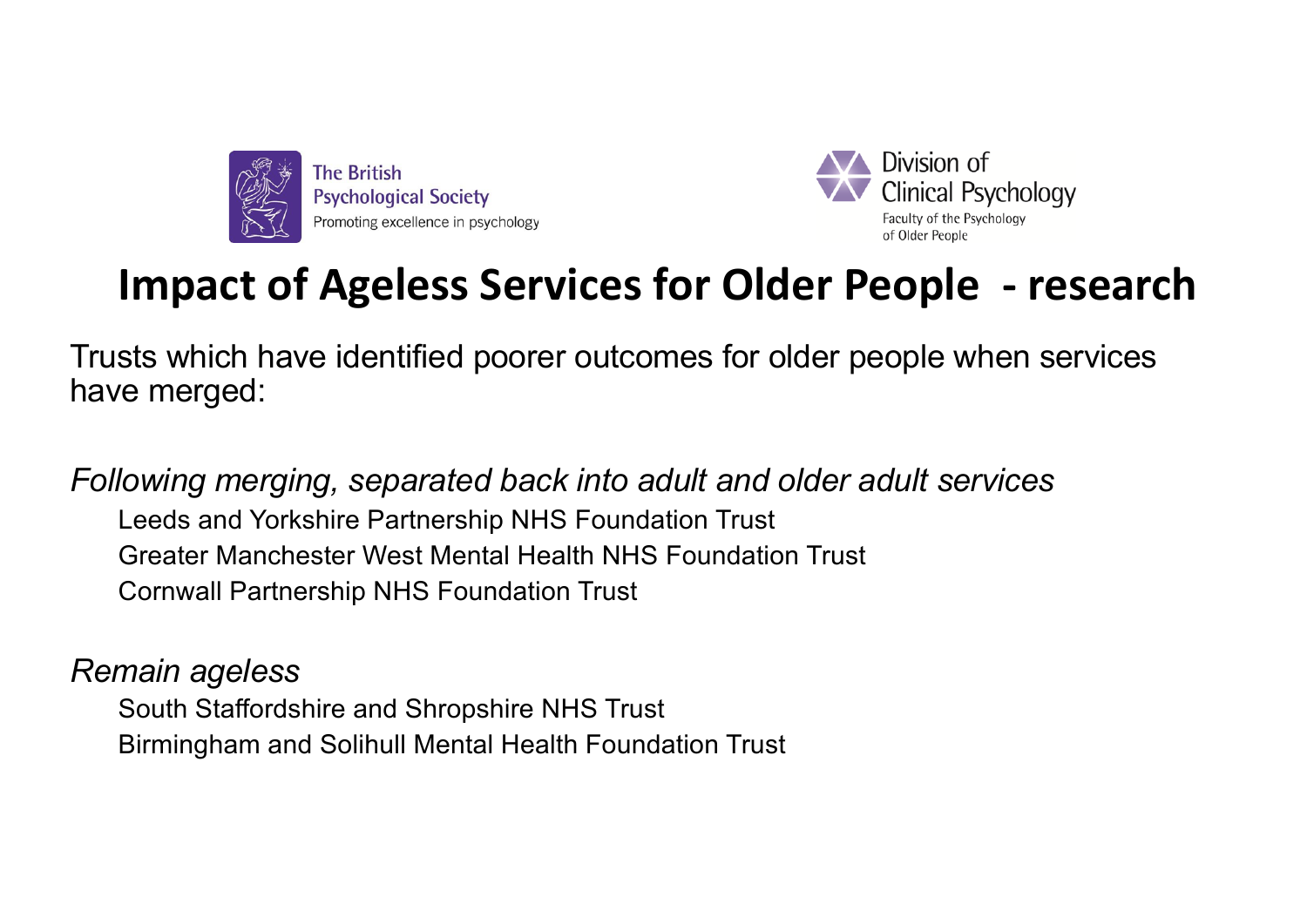



## **Priorities for Older People**

- 1. Appropriate recognition and intervention for depression and anxiety.
- 2. Recognition and support for people with "personality disorder", who have often experienced complex relationships and trauma.
- 3. Raising awareness and reducing risk of harm and suicide for older people.
- 4. Acknowledgement of the **different needs** of older people and so **different service** provision required.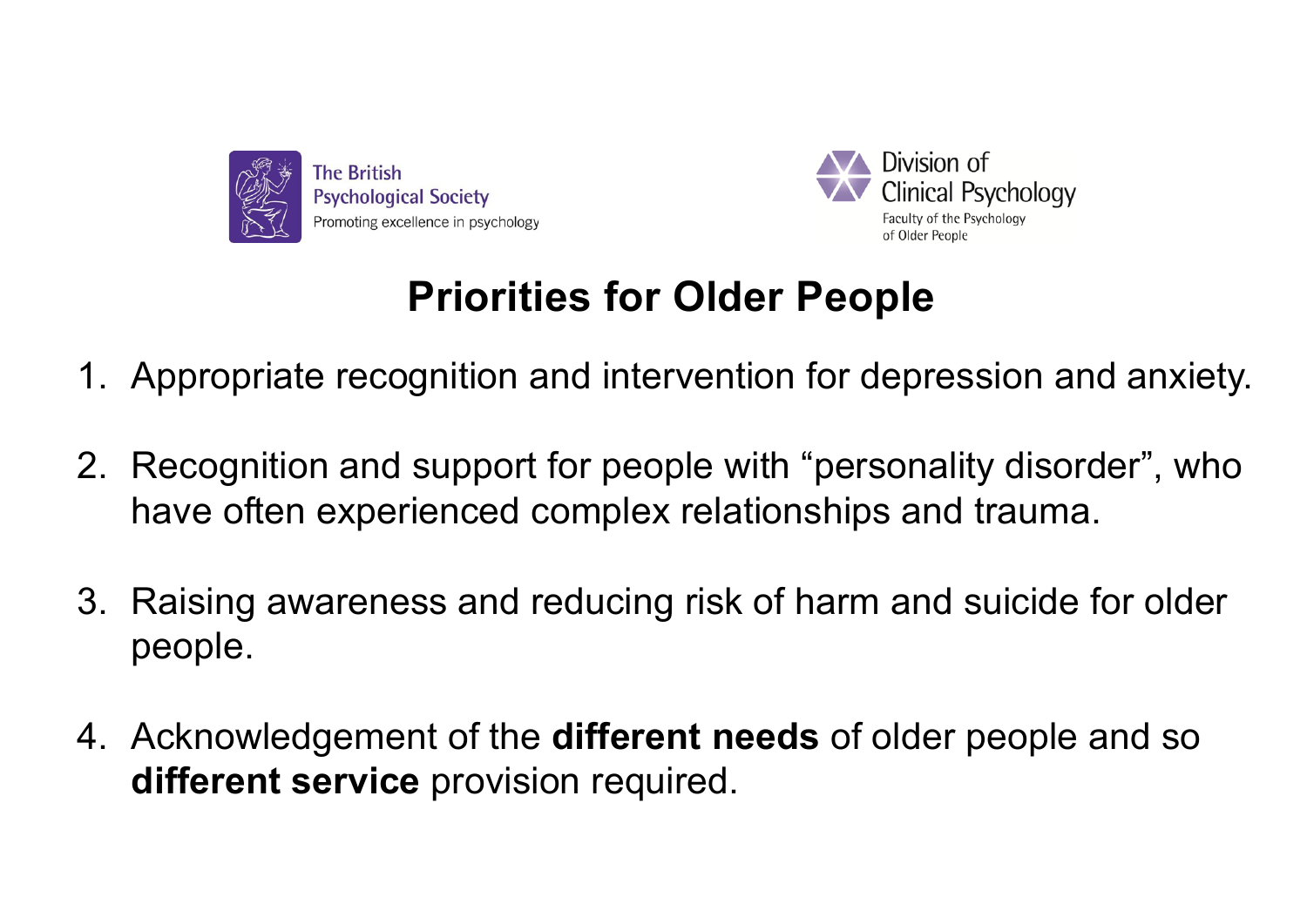

Division of **Clinical Psychology** Faculty of the Psychology of Older People

### **What does good mental health look like ?**

Ref A Long Time Coming : Part 1 - Strategies for achieving age equality in mental health services (2011) NDTi

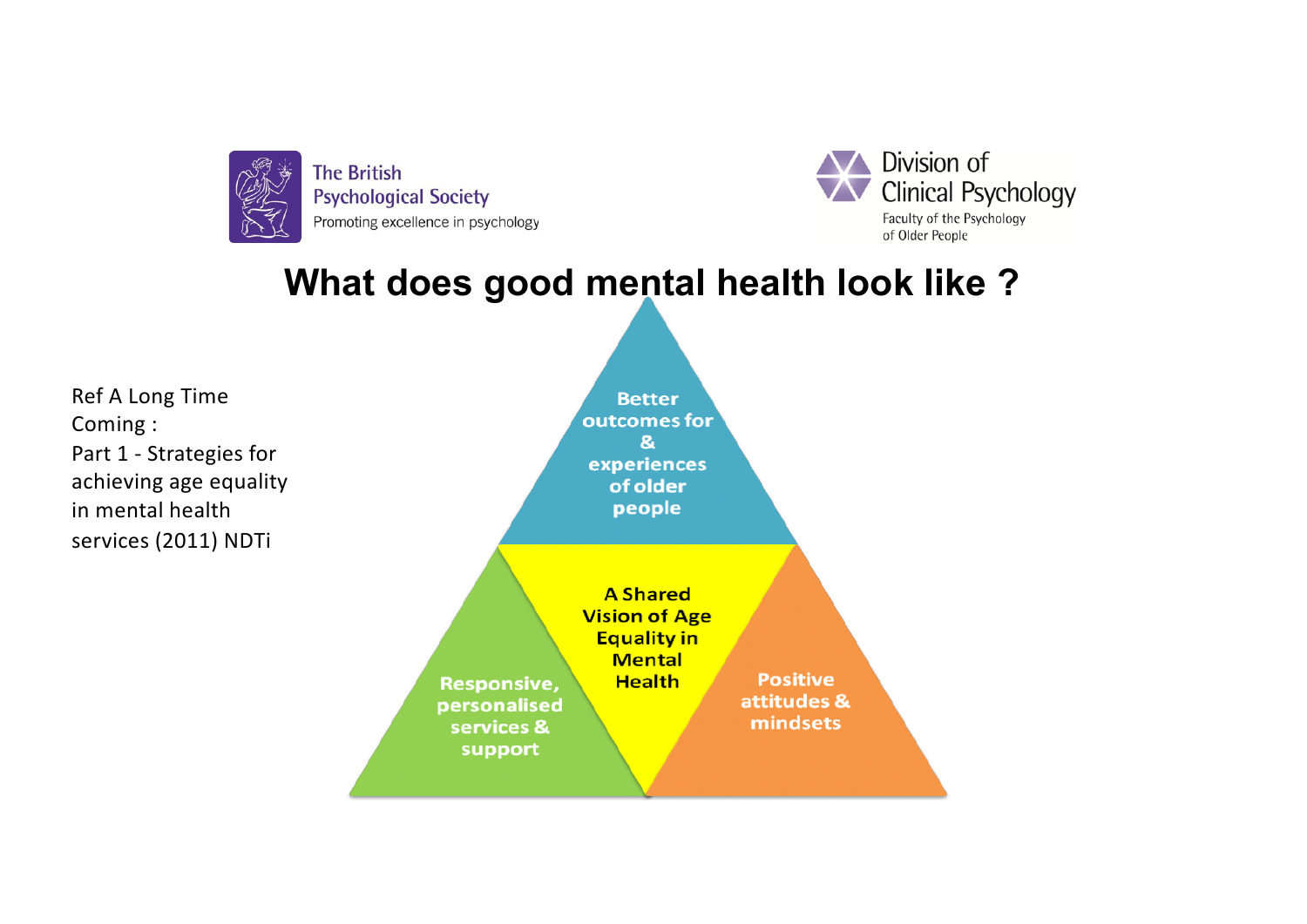

**The British Psychological Society** Promoting excellence in psychology





## **Priorities for Older People**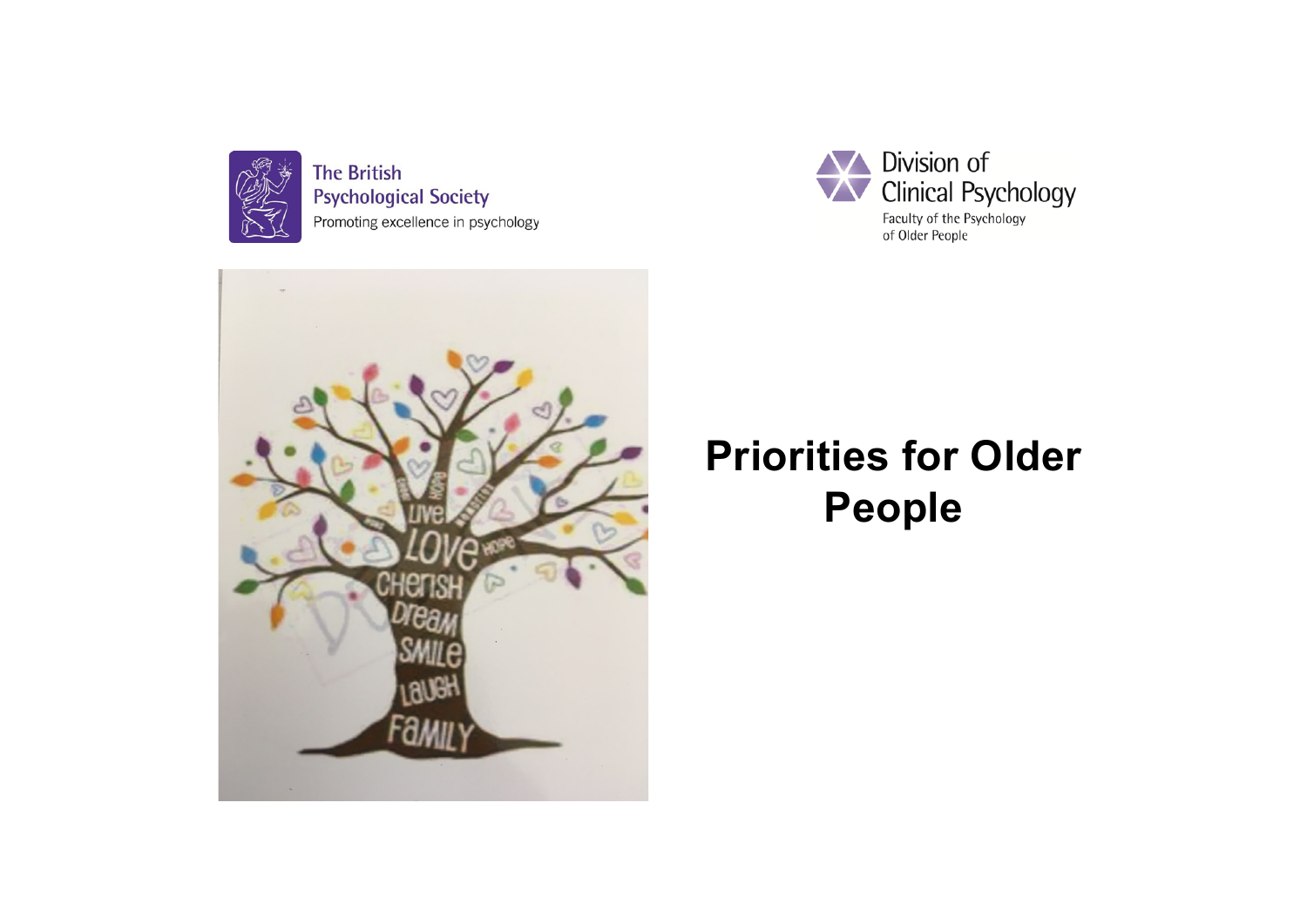



## **Presentation written on behalf of FPOP by**

**Kathryn Dykes Greater Manchester Mental Health NHS Foundation Trust [Kathryn.dykes@gmmh.nhs.uk](mailto:Kathryn.dykes@gmmh.nhs.uk)**

**Polly Kaiser Pennine Care Foundation NHS Trust [Polly.Kaiser@nhs.ne](mailto:Polly.Kaiser@nhs.net)t**

**Natasha Lord \Worcestershire Health and Care NHS Trust [Natasha.lord@nhs.ne](mailto:Natasha.lord@nhs.net)t**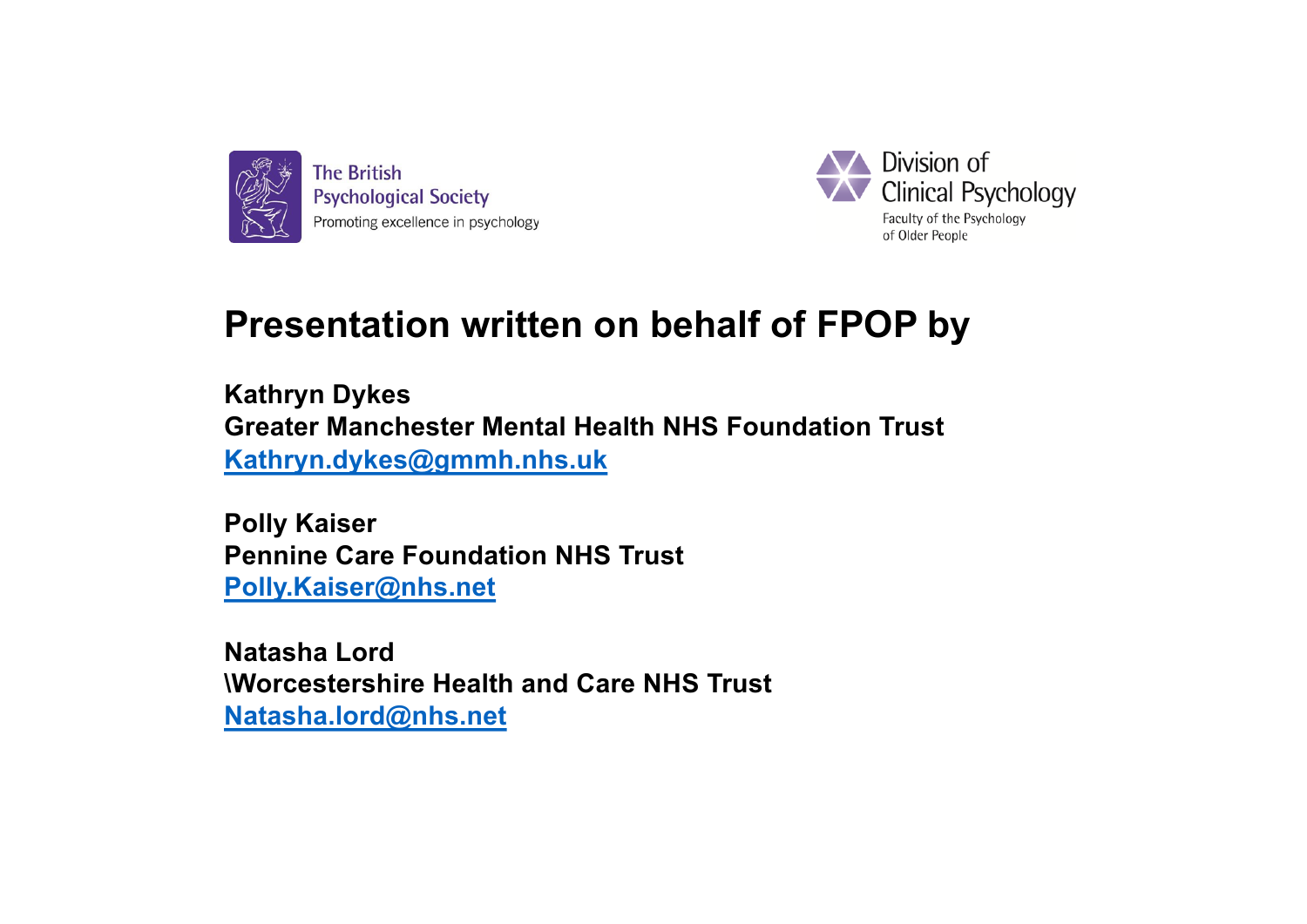



#### References

- [Age UK \(2018a\). Poverty in later life. Retrieved from: https://www.ageuk.org.uk/globalassets/age-uk/documents/reports-and](https://www.ageuk.org.uk/globalassets/age-uk/documents/reports-and-publications/reports-and-briefings/money-matters/rb_apr18_poverty_in_later_life)publications/reports-and-briefings/money-matters/rb\_apr18\_poverty\_in\_later\_life [Accessed on: 5<sup>th</sup> October 2018].
- Age UK (2018b) All the lonely people: Loneliness in later life. Available at: https://www.ageuk.org.uk/latest-press/articles/2018/october/allthe-lonely-people-report/ [Accessed on: 5th October 2018].
- Badcock, J.C., Dehon, H., & Larøi, F. (2017). Hallucinations in Healthy Older Adults: An Overview of the Literature and Perspectives for Future Research, *Frontiers in Psychology*[. https://doi.org/10.3389/fpsyg.2017.0113](https://doi.org/10.3389/fpsyg.2017.01134)4
- Beach, B. and Bamford, S-M. (2014) Isolation: The emerging crisis for older men. A report exploring experiences of social isolation and loneliness among older men in England. London: Independent Age in association with ILC-UK.
- Beatson, J., Broadbear, J. H., Sivakumaran, H., George, K., Kotler, E., Moss, F., & Rao, S. (2016). Missed diagnosis: The emerging crisis of borderline personality disorder in older people. Australian and New Zealand Journal of Psychiatry, 50(12), 1139–1145. [https://doi.org/10.1177/000486741664010](https://doi.org/10.1177/0004867416640100)0 [accessed 11<sup>th</sup> November 2018].
- Buffel, T., Rémillard-Boilard, S., Phillipson C. (2015). Social isolation among older people in urban areas. A review of the literature for the Ambition for Ageing Programme in Greater Manchester. The University of Manchester. Available at http://hummedia.manchester.ac.uk/institutes/micra/Handbooks/Buffel%20Tine%20-%20A5%20Brochure%20-%20Social%20Isolation.pdf . [Accessed 9th October 2018].
- Cruitt, P. J., & Oltmanns, T. F. (2018). Age-related outcomes associated with personality pathology in later life. Current Opinion in Psychology, 21, 89–9[3. https://doi.org/10.1016/j.copsyc.2017.09.01](https://doi.org/10.1016/j.copsyc.2017.09.013)3 [accessed 11th November 2018].
- Equality Act 2010. (2010) London: The Stationery Office.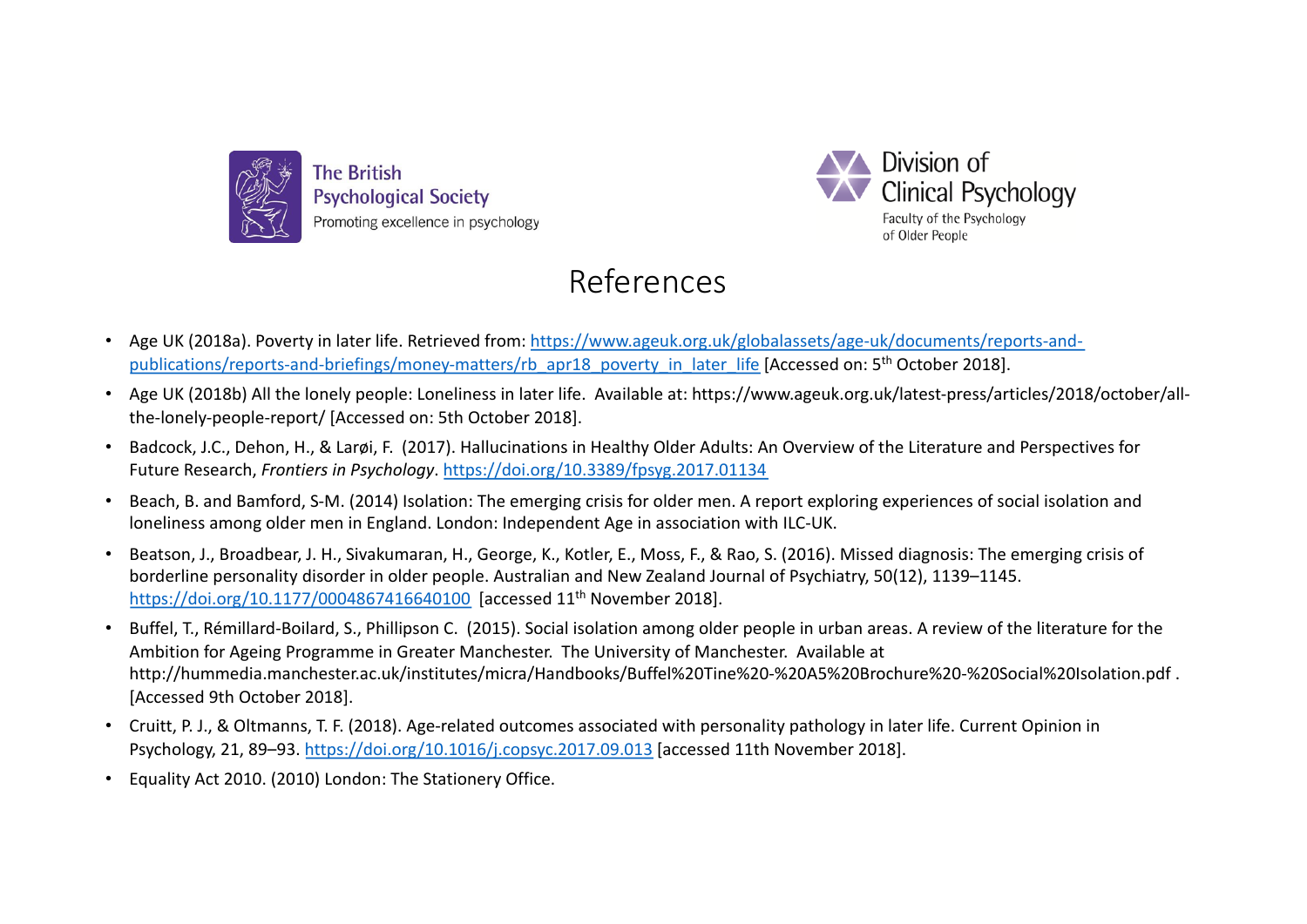- European Monitoring Centre for Drugs and Drug Addiction (2010) Annual report on the State of the Drugs Problem in Europe. http://www.emcdda.europa.eu/publications/annual-report/2010\_en [Accessed 8th October, 2018].
- Goncalves, D. C., Albuquerque, P. B., Byrne, G. J., & Pachana, N. A. (2009). Assessment of Depression in Aging contexts: General Considerations When Working With Older Adults. Professional Psychology*: Research and Practice*. 40(6): 609-616. Available at: [http://escola.psi.uminho.pt/unidades/humanmemory/publications/Professional%20Psychology%20-%20Research%20and%20Practice.pd](http://escola.psi.uminho.pt/unidades/humanmemory/publications/Professional%20Psychology%20-%20Research%20and%20Practice.pdf)f. [Accessed on 9<sup>th</sup> October 2018].
- Gould, R. L., Coulson, M.C., and Howard, R. J. (2012) Cognitive behavioural therapy for depression in older people: A meta-analysis and meta-regression of randomized controlled trials. *Journal of the American Geriatric Society*, 60, 1817–1830.
- Hilton, C. (2012). 'Sans teeth, sans eyes, sans taste, sans everything:' resourcing mental health services for older people. Journal of the Royal Society of Medicine, Vol 105, Iss 4.
- Holt-Lunstad J., Smith T.B., Baker M., Harris T., Stephenson D. (2015). Loneliness and social isolation as risk factors for mortality: a metaanalytic review. Perspect Psychol Science, March 2015; 10(2): 227-37.
- Holt-Lunstad, J., Smith, T.B., Bradley Layton, J. (2010). Social Relationships and Mortality Risk: A Meta-analytic Review. PLoS Med 7(7).
- Joint Commissioning Panel for Mental Health (2013). Guidance for commissioners of older people's mental health services. London: JCP-MH. Available a[t: https://www.jcpmh.info/wp-content/uploads/jcpmh-olderpeople-guide.pd](https://www.jcpmh.info/wp-content/uploads/jcpmh-olderpeople-guide.pdf)f [Accessed 9th October 2018].
- Joseph Rowntree Foundation (2017). UK Poverty 2017 A comprehensive analysis of poverty trends and figures. Joseph Rowntree Foundation.
- Karlin, B.E., Trockel, M., Brown, G.K., Gordienko, M., Yesavage, J., and Taylor, C.B. (2015). Comparison of the effectiveness of cognitive behavioural therapy for depression among older versus younger veterans: Results of a national evaluation. Journals of Gerontology, Series B: Psychological Sciences and Social Sciences, 70(1), 3–12.
- Kuerbis, A., Sacco, P., Blazer, D. G., & Moore, A. A. (2014). Substance abuse among older adults. Clinical Geriatric Med. 30(3): 629-654. Available at: https://www.ncbi.nlm.nih.gov/pmc/articles/PMC4146436/. [Accessed on 9th October 2018].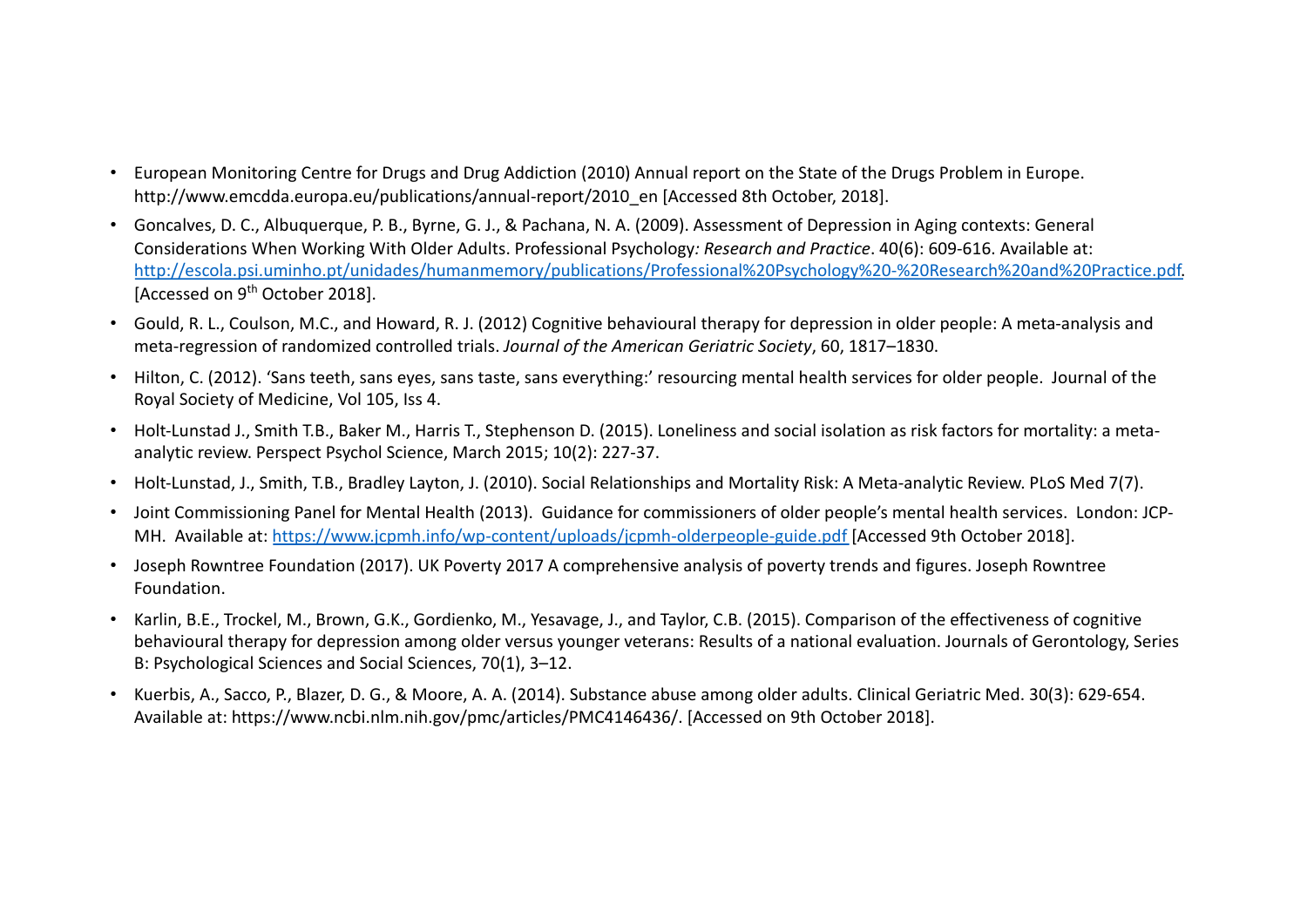- Laidlaw, K., Davidson, K., Toner, H., Jackson, G., Clark, S., Law, J. and Cross, S. (2008) A randomised control trial of cognitive behaviour therapy vs treatment as usual in the treatment of mild to moderate late life depression. *International Journal of Geriatric Psychiarty*, 23, 843-850.
- Lishman G (2007) How bias starts at 65, *Community Care* (1688, 30 August 2007): 30-31.
- Luanaigh, C. Ó. and Lawlor, B. A. (2008) Loneliness and the health of older people, *International Journal of Geriatric Psychiatry,* 23(12), 1213-1221.
- Mattar S., & Khan, F. (2017). Personality disorders in older adults : diagnosis and management. Progress in neurology and psychiatry. 22-27 https://doi.org/10.1002/pnp.467 [accessed 11th November 2018.
- Mental Health Foundation (2009) All things being equal; Age equality in Mental Health Care for Older People in England.
- Morgan, C., Webb, R.T., Carr, M.J., Kontopantelis, E., Chew-Graham, C.A., Kapur, N., Ashcroft, D.M. (2018) Self-harm in a primary care cohort of older people: incidence, clinical management, and risk of suicide and other causes of death. Lancet Psychiatry.
- Mueller, C., Thompsell, A., Harwood, D., Bagshaw, P. and Burns, A. (2017) Older People's Mental Health a Practice Primer. Older People's Mental Health and Dementia, NHS England.
- National Confidential Inquiry into Suicide and Homicide in People with Mental Illness (2009) Annual Report England and Wales. University of Manchester.
- National Development Team for Inclusion (2011). A Long Time Coming achieving age equality in mental health services. Part 1. Available at https://www.ndti.org.uk/uploads/files/A\_Long\_Time\_Coming\_Part\_1 - Strategies\_for\_Achieving\_Age\_Equality\_in\_Mental\_Health.pdf [Accessed 9th October 2018].
- Nebhinani, N., Vrinda P., & Grover, S. 2014. Late-life psychosis: An overview. *Journal Geriatric Mental Health*, 1, pp. 60-70.
- ONS. Statistical bulletin: suicides in the UK, 2015 registrations. (2016) London: Office of National Statistics.
- Ostling, S., Backman, K., Waern, M., Malrow, T., Braam, A.W., Fichter, M., & Skoog, I. (2013). Paranoid symptoms and hallucinations among the older people in Western Europe. International Journal of Geriatric Psychiatry, 28, pp.573-579. https://doi.org/10.1002/gps.3861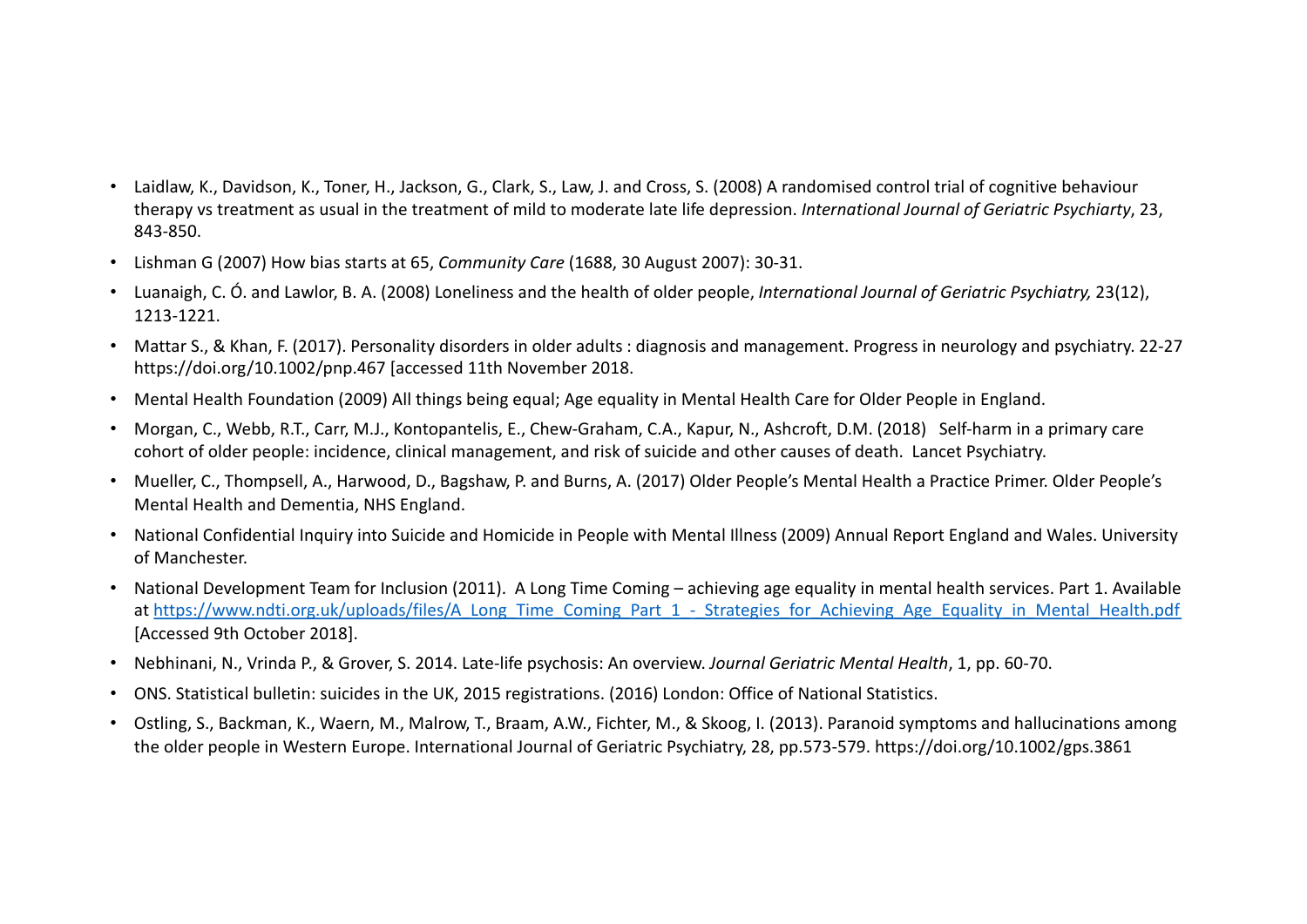- Ostling, S., Palsson, S.P., & Skoog, I. (2007). The incidence of first onset psychotic symptoms and paranoid ideation in a representative population sample followed from age 70-90. Relation to mortality and later development of dementia. International Journal of Geriatric Psychiatry, 22, pp.520-[8. https://doi.org/10.1002/gps.169](https://doi.org/10.1002/gps.1696)6
- Pinquart, M., Duberstein, P. R. and Lyness, J. M. (2007) Effects of psychotherapy and other behavioural interventions on clinically depressed older adults: A meta –analysis. Aging and Mental Health, 11(6), 645-657.
- Prina, M. A., Marioni, R. E., Hammond, G. C., Jones, P. B., Brayne, C., & Dening, T. (2014). Improving access to psychological therapies and older people: Findings from the Eastern Region. Behaviour Research and Therapy. 56: 75-81.
- Rodda, J., Walker, Z. and Carter, J. (2011) Depression in older adults. British Medical Journal, 343.
- Royal College of Psychiatrists. (2018). Our invisible addictions, 2nd Edition, College Report C2211. Available at: https://www.rcpsych.ac.uk/files/pdfversion/CR211.pdf [Accessed on: 8th October 2018].
- Royal College of Psychiatrists (2011). The Equality Act 2010 and Adult Mental Health Services: Achieving Non-discriminatory Age Appropriate Services (Occasional Paper OP82). Royal College of Psychiatrists.
- Royal College of Psychiatrists (2009). Age discrimination in mental health services: making equality a reality. Royal College of Psychiatrists' position statement PS2/2009. Available at: https://www.rcpsych.ac.uk/pdf/PS02\_2009x.pdf [Accessed 9th October 2018].
- Royal College of Psychiatrists (2005) Who cares wins. Improving the outcome for older people admitted to the general hospital: guidelines for the development of liaison mental health services for older people. Available at: http://www.bgs.org.uk/PDF%20Downloads/WhoCaresWins.pdf [Accessed on 5th October 2018].
- Scogin, F., Welsh, D., Hanson, A., Stump, J. and Coates, A. (2006) Evidence-based psychotherapies for depression in older adults. *Clinical Psychology Science and Practice*, 12(3).
- Svensson, B. & Hansson, L. (2016). Mental health first aid for the elderly: A pilot study of a training program adapted for helping elderly people. *Aging & Mental Health*, DOI: *10.1080/13607863.2015.1135873*